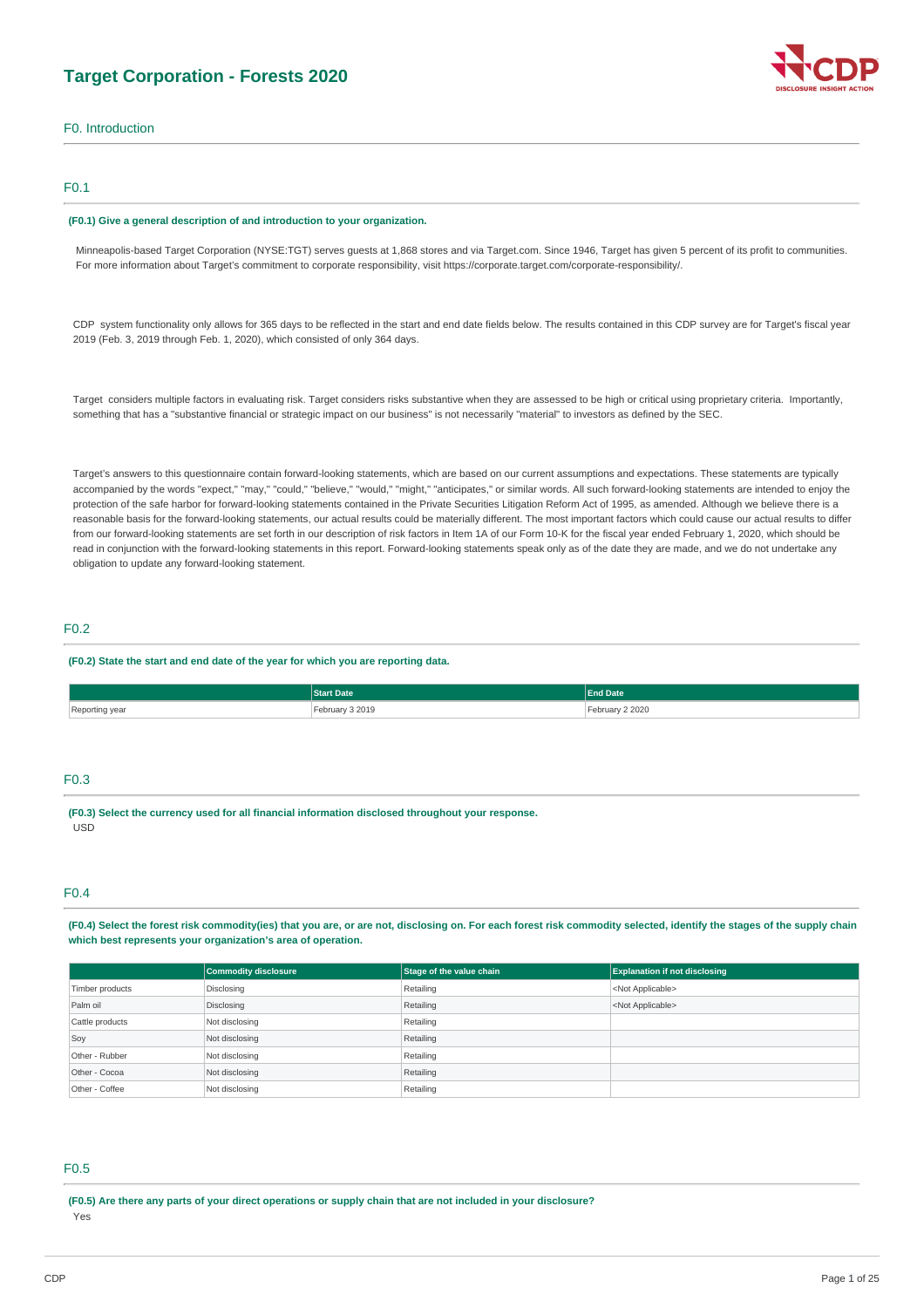### **(F0.5a) Identify the parts of your direct operations or supply chain that are not included in your disclosure.**

| Value chain<br>stage         | Exclusion | Description of exclusion                | Potential for forests-related risk                      | <b>Please explain</b>                                                                                 |
|------------------------------|-----------|-----------------------------------------|---------------------------------------------------------|-------------------------------------------------------------------------------------------------------|
| Direct operations   Business | activity  | National brands and store<br>operations | Potential for forests-related risk but not<br>evaluated | We have the greatest insight as well as influence over our owned-brand portfolio and supply<br>chain. |

### F1. Current state

### F1.1

### **(F1.1) How does your organization produce, use or sell your disclosed commodity(ies)?**

### **Timber products**

### **Activity**

Retailing/onward sale of commodity or product containing commodity

#### **Form of commodity**

Sawn timber, veneer, chips Pulp Paper Boards, plywood, engineered wood Primary packaging Secondary packaging Tertiary packaging Cellulose-based textile fiber Goods not for resale (GNFR)

### **Source**

Contracted suppliers (processors) Contracted suppliers (manufacturers)

### **Country/Area of origin**

Unknown origin

### **% of procurement spend**

Don't know

#### **Comment**

Target does not capture these commodities across the enterprise and data is only available in limited subsets.

#### **Palm oil**

**Activity** 

Retailing/onward sale of commodity or product containing commodity

### **Form of commodity**

Crude palm oil (CPO) Crude palm kernel oil (CPKO) Refined palm oil Palm oil derivatives Palm kernel oil derivatives

#### **Source**

Contracted suppliers (manufacturers)

### **Country/Area of origin**

Unknown origin

# **% of procurement spend**

Don't know

### **Comment**

Target does not capture these commodities across the enterprise and data is only available in limited subsets.

# F1.2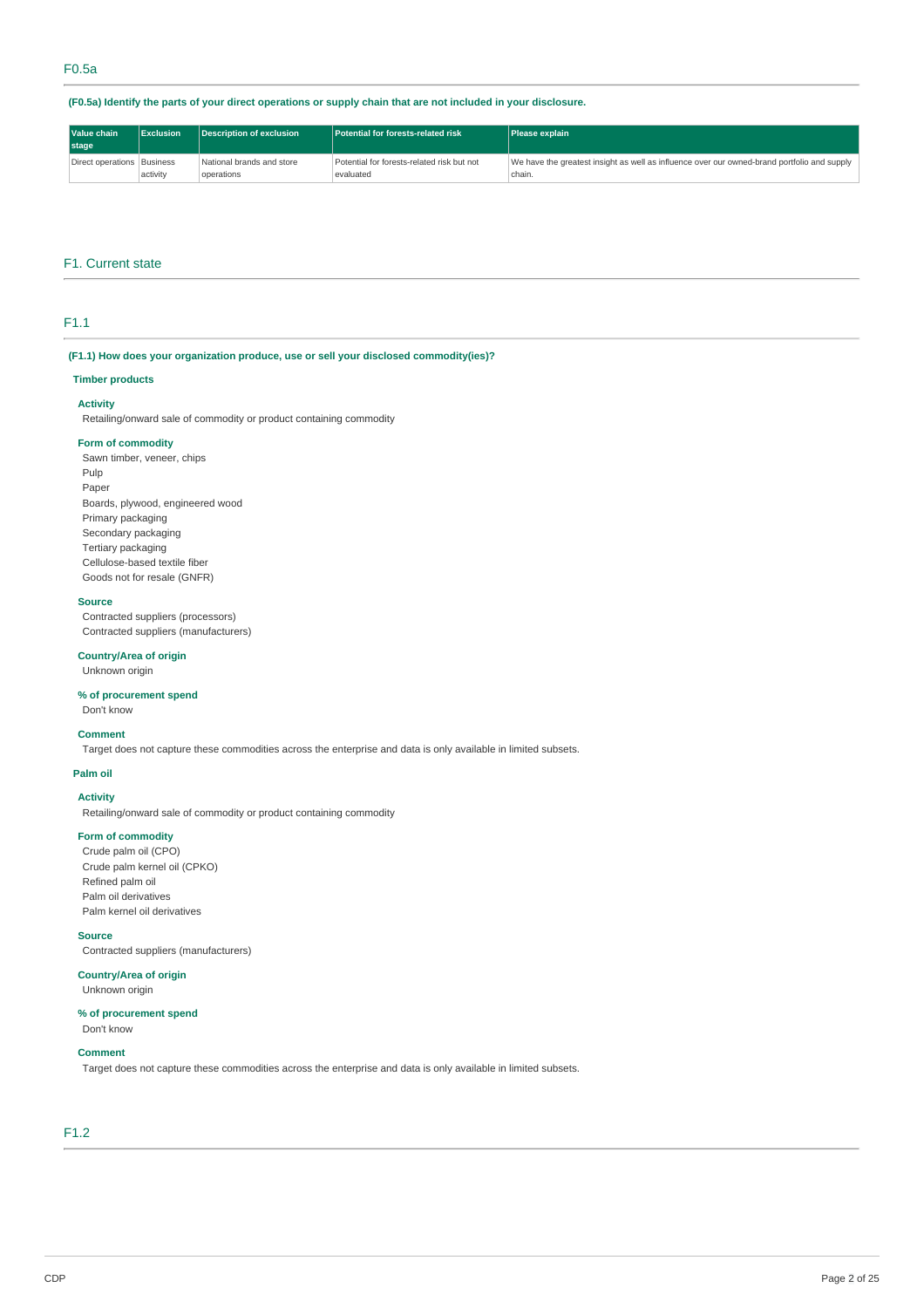### **(F1.2) Indicate the percentage of your organization's revenue that was dependent on your disclosed forest risk commodity(ies) in the reporting year.**

|                 | % of revenue dependent on commodity | <b>Comment</b>                                                                              |
|-----------------|-------------------------------------|---------------------------------------------------------------------------------------------|
| Timber products | Please select                       | We do not know the percentage of revenue dependent on Timber as we have not evaluated it.   |
| Palm oil        | Please select                       | We do not know the percentage of revenue dependent on Palm Oil as we have not evaluated it. |
| Cattle products | <not applicable=""></not>           | <not applicable=""></not>                                                                   |
| Soy             | <not applicable=""></not>           | <not applicable=""></not>                                                                   |
| Other - Rubber  | <not applicable=""></not>           | <not applicable=""></not>                                                                   |
| Other - Cocoa   | <not applicable=""></not>           | <not applicable=""></not>                                                                   |
| Other - Coffee  | <not applicable=""></not>           | <not applicable=""></not>                                                                   |

### F1.5

### **(F1.5) Does your organization collect production and/or consumption data for your disclosed commodity(ies)?**

|                 | Data availability/Disclosure           |
|-----------------|----------------------------------------|
| Timber products | Data not available                     |
| Palm oil        | Consumption data available, disclosing |
| Cattle products | <not applicable=""></not>              |
| Soy             | <not applicable=""></not>              |
| Other - Rubber  | <not applicable=""></not>              |
| Other - Cocoa   | <not applicable=""></not>              |
| Other - Coffee  | <not applicable=""></not>              |

### F1.5a

### **(F1.5a) Disclose your production and/or consumption data.**

**Forest risk commodity**  Palm oil

**Data type** 

Consumption data

**Volume**  4526

**Metric** 

Metric tons

**Data coverage**  Full commodity production/consumption

**Please explain** 

<Not Applicable>

# F1.5b

**(F1.5b) For your disclosed commodity(ies), indicate the percentage of the production/consumption volume sourced by national and/or sub-national jurisdiction of origin.** 

### F1.5d

**(F1.5d) Why is production and/or consumption data not available for your disclosed commodity(ies)?** 

|                 | <b>Primary reason</b>           | Please explain                                                                                                 |
|-----------------|---------------------------------|----------------------------------------------------------------------------------------------------------------|
| Timber products | Insufficient data on operations | Target does not capture these commodities across the enterprise and data is only available in limited subsets. |
| Palm oil        | <not applicable=""></not>       | <not applicable=""></not>                                                                                      |
| Cattle products | <not applicable=""></not>       | <not applicable=""></not>                                                                                      |
| Soy             | <not applicable=""></not>       | <not applicable=""></not>                                                                                      |
| Other - Rubber  | <not applicable=""></not>       | <not applicable=""></not>                                                                                      |
| Other - Cocoa   | <not applicable=""></not>       | <not applicable=""></not>                                                                                      |
| Other - Coffee  | <not applicable=""></not>       | <not applicable=""></not>                                                                                      |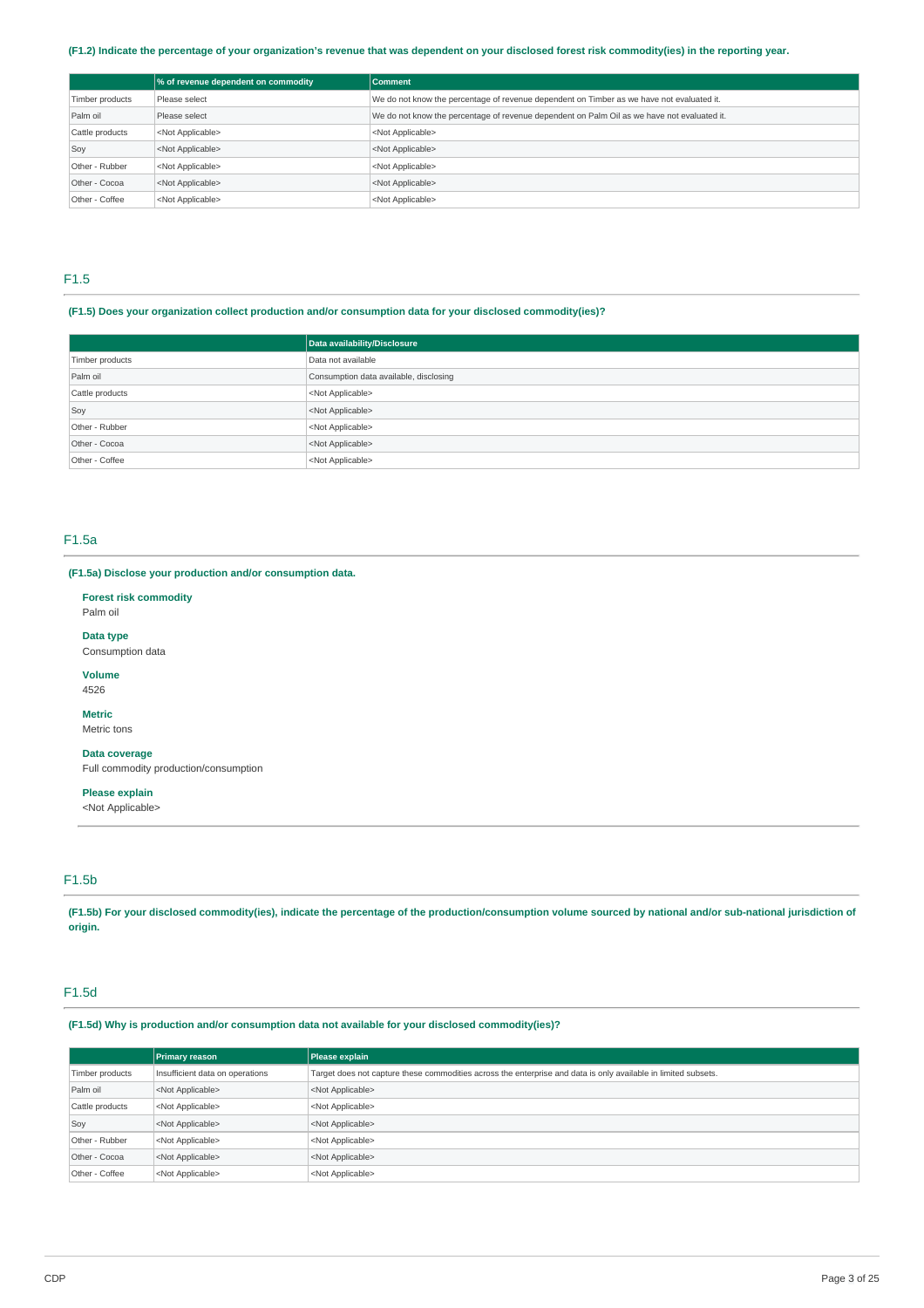### F1.6

**(F1.6) Has your organization experienced any detrimental forests-related impacts?**  No

### F2. Procedures

### F2.1

**(F2.1) Does your organization undertake a forests-related risk assessment?**  Yes, forests-related risks are assessed

### F2.1a

**(F2.1a) Select the options that best describe your procedures for identifying and assessing forests-related risks.** 

#### **Timber products**

**Value chain stage**  Supply chain

# **Coverage**

Partial

### **Risk assessment procedure**

Assessed in an environmental risk assessment

**Frequency of assessment** 

Not defined

**How far into the future are risks considered?**  1 to 3 years

**Tools and methods used** 

#### External consultants

**Please explain** 

Target works with outside groups like WWF, NEPCon, and Canopy for timber to determine our supply chain risks .

### **Palm oil**

**Value chain stage**  Supply chain

**Coverage**  Partial

#### **Risk assessment procedure**

Assessed as a standalone issue

**Frequency of assessment**  Annually

**How far into the future are risks considered?**  1 to 3 years

### **Tools and methods used**

Internal company methods External consultants

### **Please explain**

We work with Proforest to identify risks in our supply chain.

# F2.1b

**(F2.1b) Which of the following issues are considered in your organization's forests-related risk assessment(s)?**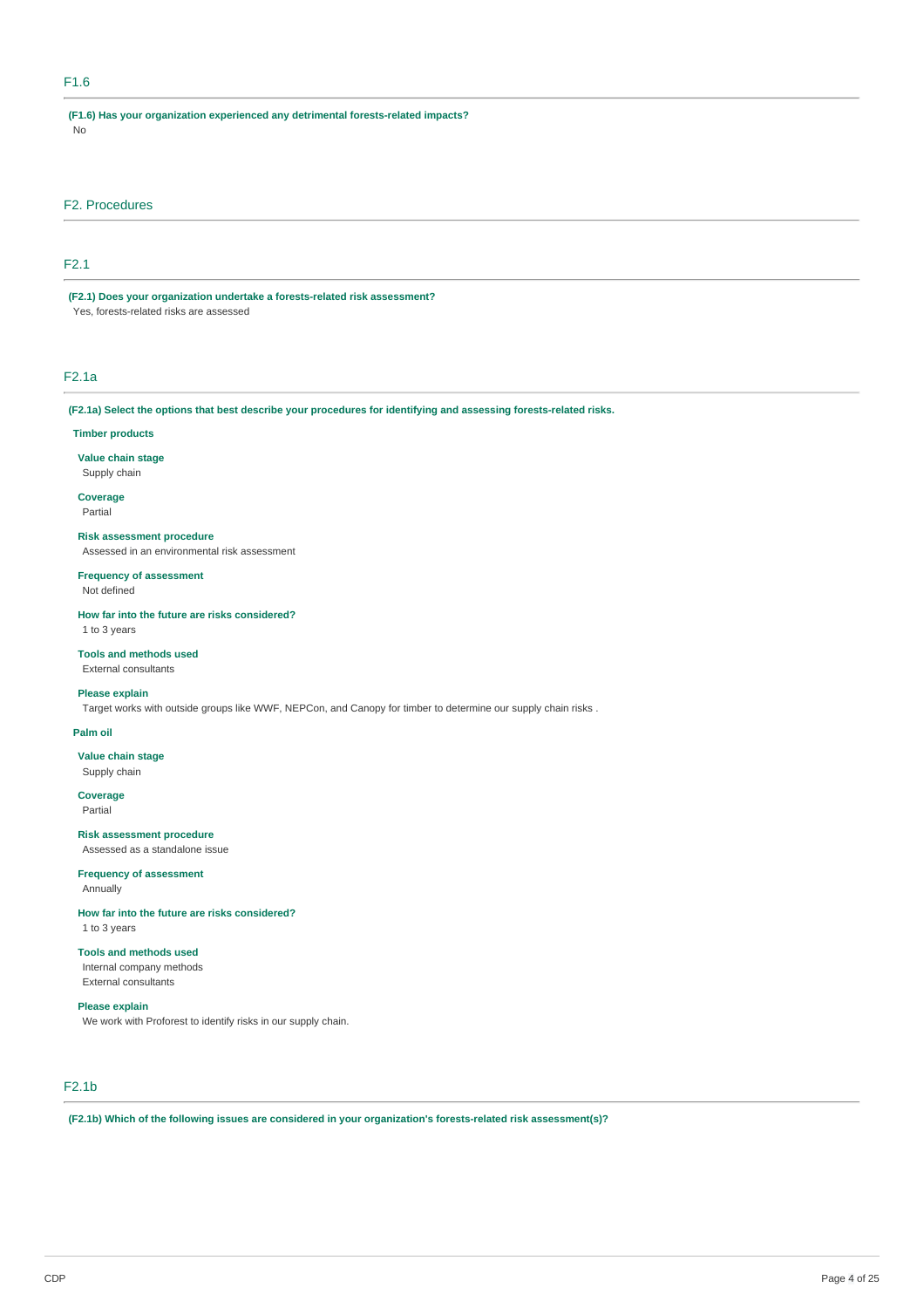#### **Availability of forest risk commodities**

#### **Relevance & inclusion**

Relevant, always included

#### **Please explain**

As a retailer with a wide variety of products, we understand the responsibility we have to protect forests around the world. We are committed to aiding in the global effort to end deforestation and forest degradation and focus our efforts in the places we can have the most positive impact today— specifically palm oil and wood-based materials. We are committed to sustainably sourcing palm, wood, paper and wood-based fibers in our priority owned brands, and wood-based fibers in packaging. Where necessary, we will address salient issues with relevant time-bound and measurable goals.

#### **Quality of forest risk commodities**

**Relevance & inclusion** 

Relevant, always included

#### **Please explain**

Target considers the risk of forest commodities not meeting its quality requirements, and as such evaluates the quality of all sustainably-certified materials closely.

#### **Impact of activity on the status of ecosystems and habitats**

**Relevance & inclusion** 

Relevant, always included

#### **Please explain**

Forests deliver irreplaceable ecosystem services that mitigate climate change, foster habitat biodiversity and offer livelihoods for communities. They also provide essential raw materials for many of the owned-brand products and packaging that bring joy to our quests. Target is committed to aiding in the global effort to end deforestation and forest degradation. We're working with vendors, suppliers and other stakeholders to implement our Responsible Sourcing Policy on Forest Products. Our goal is to progressively increase the amount of responsibly sourced fiber we use. Palm oil has been another area of focus, due to the risk of deforestation that it presents in our supply chain. To address this risk, Target requires suppliers covered by our palm oil commitment to supply palm oil ingredients that are compliant with one of the four RSPO trading models (Book and Claim, Mass Balance, Segregated, or Identity Preserved ). In 2019, 45% of the palm oil covered by our commitment was certified via RSPO's Mass Balance certification, 1% through Segregated certification, and the other 54% was covered by RSPO's PalmTrace credits, 47% of the PalmTrace credits were purchased from smallholder farmers. Additionally, 79% of the palm oil can be traced to the importer. Target will continue to collaborate with companies within our supply chain and industry stakeholders to leverage our collective scale, influence and expertise to promote sustainable palm oil. We will also continue to report annually on our progress.

### **Regulation**

#### **Relevance & inclusion**

Relevant, always included

#### **Please explain**

Like all companies. Target is subject to laws, and breach of these could result in criminal or civil lawsuits. As part of its scenario analysis on climate-related risks and opportunities, Target looked at risks relating to potential regulations on forest commodity products. Regulations relating to the production/import of key commodities could adversely affect a large number of Target owned brand products, potentially leading to increased costs or affecting Target's ability to supply products.

#### **Climate change**

### **Relevance & inclusion**

Relevant, always included

#### **Please explain**

Target's operational presence across the US and our global supply chain lead to exposure to climate- related risks, including changes in water availability, changes in climate patterns or rising temperatures or even loss of market demand suffering from geopolitical instability in certain regions. In accordance with TCFD guidelines, transition and physical risks and opportunities associated with forest-related commodities are included in our scenario-analysis for climate impacts under both business-asusual and low-carbon trajectories.

#### **Impact on water security**

**Relevance & inclusion**  Relevant, not included

#### **Please explain**

#### **Tariffs or price increases**

**Relevance & inclusion** 

### Relevant, always included

### **Please explain**

Potential price increases for raw materials were highlighted in Target's scenario analysis for climate-related impacts. Many forest risk commodities are raw materials and packaging for Target products, and are subject to price fluctuation, especially in the case where there are price fluctuations in feedstocks. Any price increase impacts a large range of Target's products. Additionally, Target's "Responsible Sourcing Policy for Forest Products" requires that products come from certified sources where possible. Target anticipates that the growing demand from global manufacturing and retail organizations for certified products could lead to price increases for these commodities.

#### **Loss of markets**

### **Relevance & inclusion**

Relevant, always included

#### **Please explain**

As part of its scenario analysis, Target looks at risks relating to loss of market from shifting consumer preferences. Target anticipates that consumer choices may increasingly be influenced by overall sustainability performance of companies, as customers become more conscious of issues surrounding climate change and deforestation. Failure of a company to understand and adapt to consumers' changing purchasing behaviors and to meet new expectations of the market may thus translate into reduced demand for unsustainable products. Sustainable procurement of forest related commodities and working with our suppliers to increase transparency have been highlighted as key risk mitigations in our scenario analysis to maintain current markets.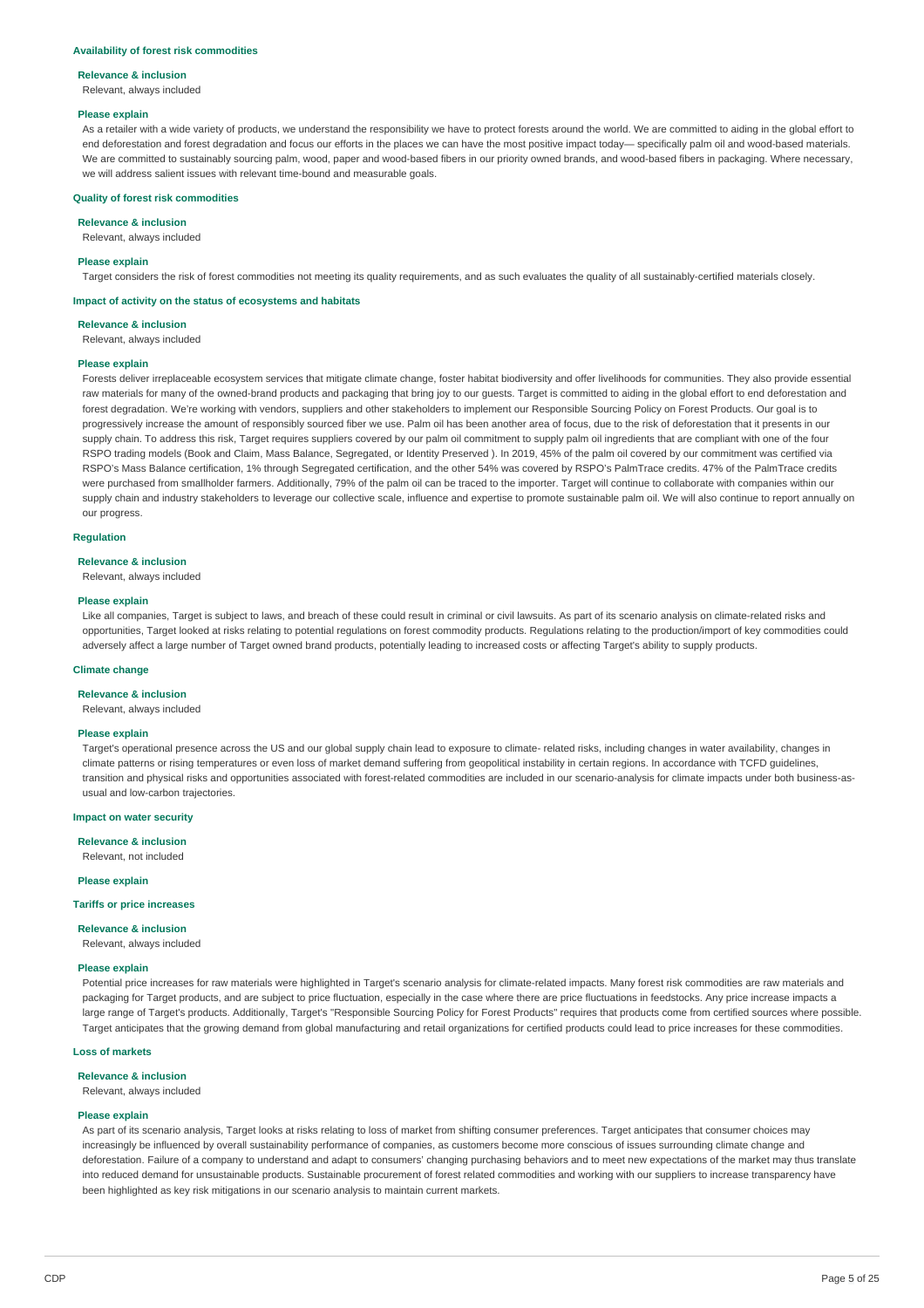#### **Brand damage related to forest risk commodities**

#### **Relevance & inclusion**

Relevant, always included

### **Please explain**

Target's scenario analysis for climate-related risks identified that significant reputational damage could occur from unsustainable use of resources, particularly relating to water and forest commodities. To ensure that Target is operating in line with consumer and stakeholder expectations, Target has published it's "Responsible Sourcing Policy for Forest Products." Irresponsible procurement of palm oil could cause significant reputational damage. Target requires suppliers manufacturing products covered by our palm oil commitment to supply palm oil ingredients that comply with one of the four RSPO trading models (Book and Claim, Mass Balance, Segregated, or Identity Preserved). In 2019, 45% of the palm oil covered by our commitment was certified via RSPO's Mass Balance certification, 1% through Segregated certification, and the other 54% was covered by RSPO's PalmTrace credits. 47% of the PalmTrace credits were purchased from smallholder farmers. Additionally, 79% of the palm oil can be traced to the importer. Target will continue to collaborate with companies within our supply chain and industry stakeholders to leverage our collective scale, influence and expertise to promote sustainable palm oil. We will also continue to report annually on our progress.

#### **Corruption**

#### **Relevance & inclusion**

Relevant, not included

### **Please explain**

**Social impacts** 

#### **Relevance & inclusion**

Relevant, always included

#### **Please explain**

Target requires FPIC (free, prior and informed consent), which aims to mitigate risks of negative social impacts from forest commodities such as deforestation or effects on indigenous communities. Additionally, Target has selected the forest product certifications it uses ensuring that each has a social component.

#### **Other, please specify**

**Relevance & inclusion**  Please select

# **Please explain**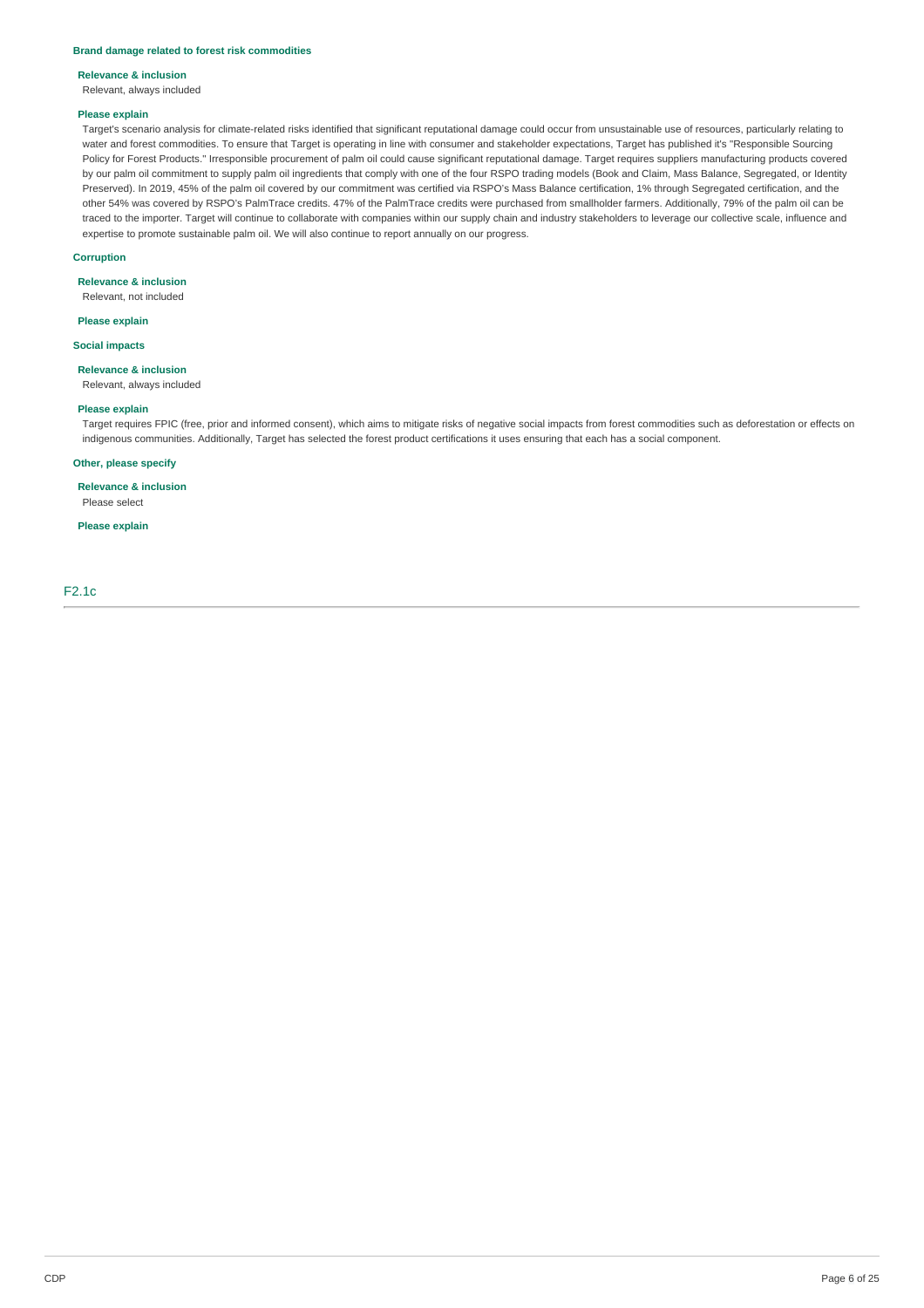#### **(F2.1c) Which of the following stakeholders are considered in your organization's forests-related risk assessments?**

#### **Customers**

#### **Relevance & inclusion**

Relevant, not included

#### **Please explain**

At this time Target does not include more specific data on stakeholders in the risk assessment.

### **Employees**

### **Relevance & inclusion**

Relevant, not included

### **Please explain**

At this time Target does not include more specific data on stakeholders in the risk assessment.

#### **Investors**

**Relevance & inclusion** 

### Relevant, not included

**Please explain** 

At this time Target does not include more specific data on stakeholders in the risk assessment, but we do address investor inquiries when they come up.

#### **Local communities**

**Relevance & inclusion**  Relevant, not included

### **Please explain**

At this time Target does not include more specific data on stakeholders in the risk assessment.

### **NGOs**

**Relevance & inclusion** 

Relevant, always included

#### **Please explain**

Target collaborates with NGOs such as the World Resource Institute (WRI) and NEPCon to assess and manage forest-related risks.

#### **Other forest risk commodity users/producers at a local level**

### **Relevance & inclusion**

Relevant, not included

#### **Please explain**

At this time Target does not include more specific data on stakeholders in the risk assessment.

### **Regulators**

**Relevance & inclusion** 

#### Relevant, always included

### **Please explain**

Target assesses and adheres to the regulations governing forests and commodities, such as the Lacey Act in the US.

### **Suppliers**

**Relevance & inclusion** 

Relevant, sometimes included

### **Please explain**

The suppliers who produce products sold at Target stores are key stakeholders for identifying and managing forest-related risks.

#### **Other stakeholders, please specify**

**Relevance & inclusion**  Relevant, not included

#### **Please explain**

### F3. Risks and opportunities

### F3.1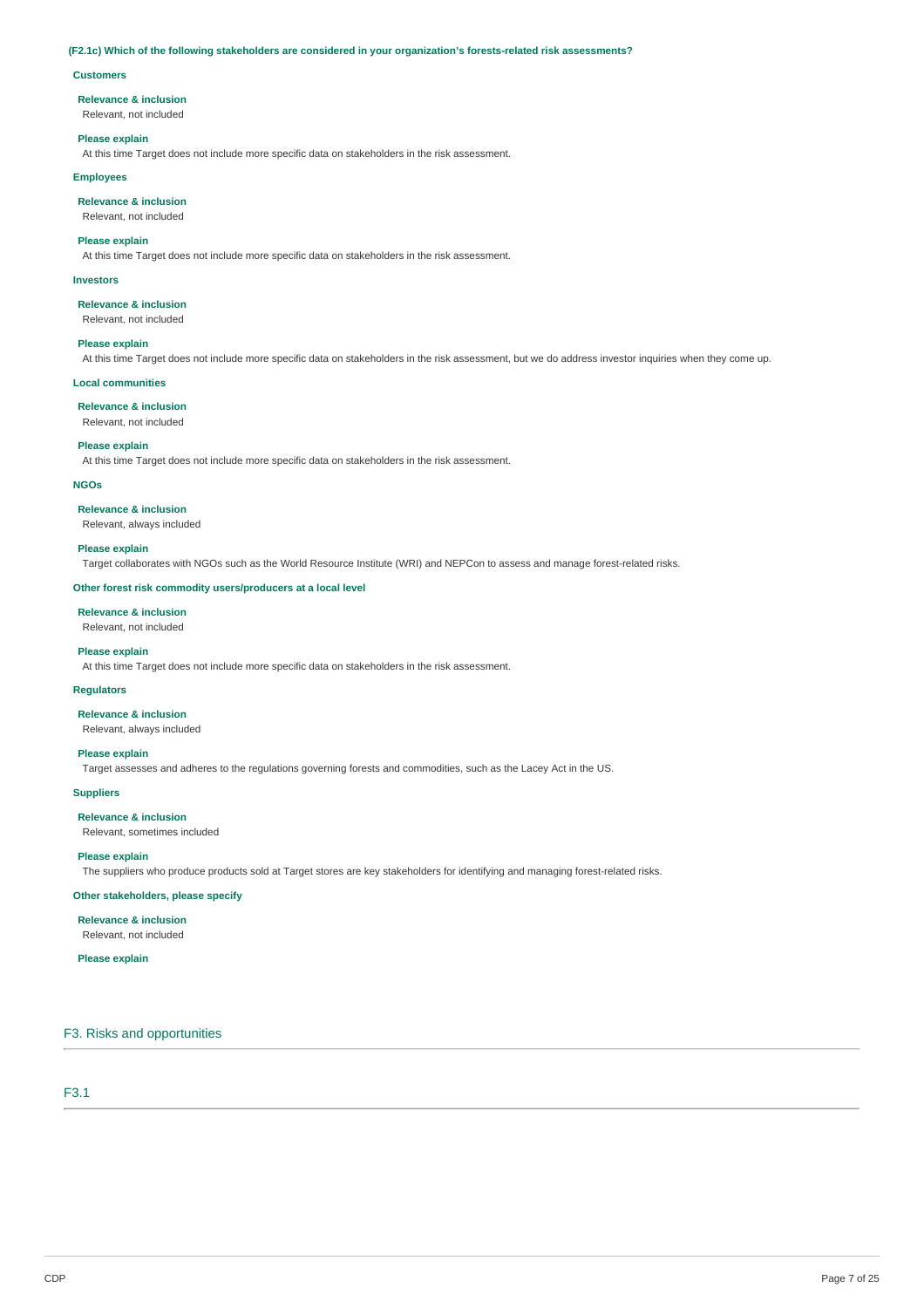#### **(F3.1) Have you identified any inherent forests-related risks with the potential to have a substantive financial or strategic impact on your business?**

|                 | Risk identified?          |
|-----------------|---------------------------|
| Timber products | Yes                       |
| Palm oil        | Yes                       |
| Cattle products | <not applicable=""></not> |
| Soy             | <not applicable=""></not> |
| Other - Rubber  | <not applicable=""></not> |
| Other - Cocoa   | <not applicable=""></not> |
| Other - Coffee  | <not applicable=""></not> |

### F3.1a

#### **(F3.1a) How does your organization define substantive financial or strategic impact on your business?**

Target considers multiple factors in evaluating risk. Target considers risks substantive when they are assessed to be high or critical using proprietary criteria. Importantly, something that has a "substantive impact on our business" is not necessarily "material" to investors as defined by the SEC.

Target's answers to this questionnaire contain forward-looking statements, which are based on our current assumptions and expectations. These statements are typically accompanied by the words "expect," "may," "could," "believe," "would," "might," "anticipates," or similar words. All such forward-looking statements are intended to enjoy the protection of the safe harbor for forward-looking statements contained in the Private Securities Litigation Reform Act of 1995, as amended. Although we believe there is a reasonable basis for the forward-looking statements, our actual results could be materially different. The most important factors which could cause our actual results to differ from our forward-looking statements are set forth in our description of risk factors in Item 1A of our Form 10-K for the fiscal year ended February 2, 2019, which should be read in conjunction with the forward-looking statements in this report. Forward-looking statements speak only as of the date they are made, and we do not undertake any obligation to update any forward-looking statement.

### F3.1b

**(F3.1b) For your disclosed forest risk commodity(ies), provide details of risks identified with the potential to have a substantive financial or strategic impact on your business, and your response to those risks.** 

**Forest risk commodity**  Timber products

#### **Type of risk**

Reputational and markets

**Geographical scale**  Global

**Where in your value chain does the risk driver occur?** 

Supply chain

**Primary risk driver** 

Increased stakeholder concern or negative stakeholder feedback

### **Primary potential impact**

Brand damage

### **Company-specific description**

Target stakeholders (guests, investors, etc.) expect that we are acting responsibly and have oversight of our supply chain as related to timber. Upon discovery that we have not completed our due diligence in this endeavor, we can expect significant brand and/or reputational damage. We support responsibly managed forests, and to that end, introduced our new Responsible Sourcing Policy on Forest Products in 2017. This policy helps us on our long-term intention that all wood, paper, paper-based packaging and wood-based fiber used in the products we purchase and sell is sourced from well-managed forests that have been credibly certified and/or are from post-consumer recycled materials. We are starting with owned brand products containing wood or paper-based materials, like paper towels, wrapping paper, furniture and rayon used in apparel. Since our policy launch in 2017, we have seen significant compliance gains in these categories. Target's owned brand paper-based retail packaging hit 51% compliance with the goals in our policy. Our Spritz brand of paper based party products has been able to maintain 99% compliance through the use of Forest Stewardship Council (FSC) certified materials, only limited by certified material availability. Our up&up, Pillowfort and Cat&Jack brands have now collectively reached 38% compliance as of the end of 2019. These brands are helping us and our suppliers understand how to similarly achieve our 2022 goals in our Threshold and Smith&Hawken brands.

#### **Timeframe**

1-3 years

**Magnitude of potential impact**  Medium-low

**Likelihood**  Unlikely

**Are you able to provide a potential financial impact figure?**  No, we do not have this figure

**Potential financial impact (currency)**  <Not Applicable>

**Potential financial impact figure - minimum (currency)**  <Not Applicable>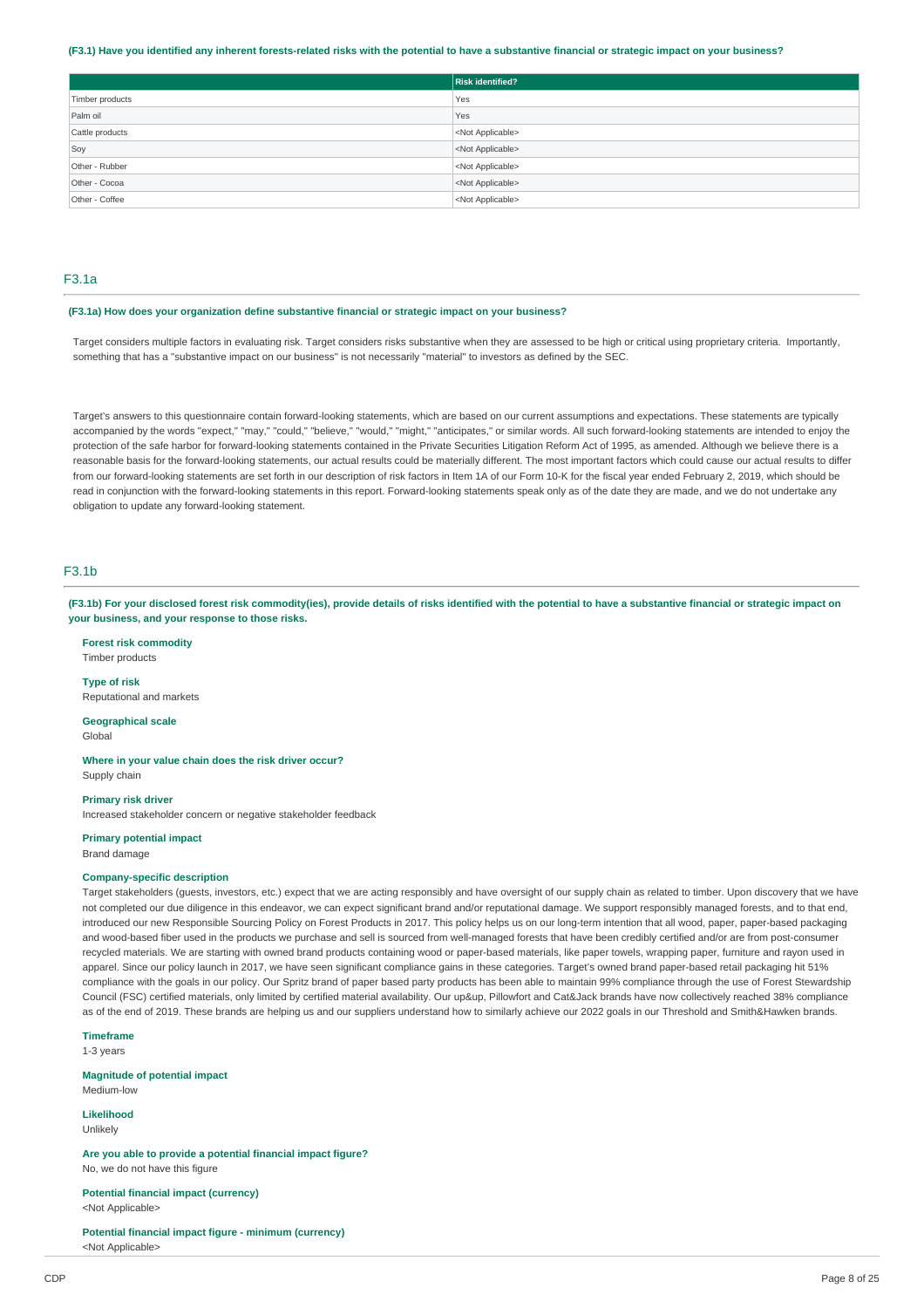### **Potential financial impact figure - maximum (currency)**

<Not Applicable>

#### **Explanation of financial**

**Primary response to risk** 

#### Engagement with suppliers

#### **Description of response**

Target continuously engages with our suppliers to ensure they are using sustainably sourced timber. We directly engage with any supplier who is not in compliance with our sustainable timber expectations.

#### **Cost of response**

#### **Explanation of cost of response**

We do not currently quantify the cost of response to this risk.

**Forest risk commodity**  Palm oil

**Type of risk**  Reputational and markets

**Geographical scale**  Global

**Where in your value chain does the risk driver occur?**  Supply chain

#### **Primary risk driver**

Increased stakeholder concern or negative stakeholder feedback

**Primary potential impact** 

Brand damage

#### **Company-specific description**

Target stakeholders (guests, investors, etc.) expect that we are acting responsibly and have oversight of our supply chain as related to palm oil. Upon discovery that we have not completed our due diligence in this endeavor, we can expect significant brand and/or reputational damage. To address this risk, Target requires suppliers covered by our palm oil commitment to supply palm oil ingredients that comply with by one of the four RSPO trading models (Book and Claim, Mass Balance, Segregated, or Identity Preserved). In 2019, 45% of the palm oil covered by our commitment was certified via RSPO's Mass Balance certification, 1% through Segregated certification, and the other 54% was covered by RSPO's PalmTrace credits. 47% of the PalmTrace credits were purchased from smallholder farmers. Additionally, 79% of the palm oil can be traced to the importer. Target will continue to collaborate with companies in our supply chain and industry stakeholders to leverage our collective scale, influence and expertise to promote sustainable palm oil. We will also continue to report annually on our progress.

### **Timeframe**

1-3 years

### **Magnitude of potential impact**

Medium-low **Likelihood** 

Unlikely

**Are you able to provide a potential financial impact figure?**  No, we do not have this figure

**Potential financial impact (currency)**  <Not Applicable>

**Potential financial impact figure - minimum (currency)**  <Not Applicable>

**Potential financial impact figure - maximum (currency)**  <Not Applicable>

### **Explanation of financial**

**Primary response to risk** 

Engagement with suppliers

### **Description of response**

Target continuously engages with our suppliers to ensure they are using sustainably sourced palm oil. We engage with any supplier who is not in compliance with our sustainable palm oil expectations. Engagements with suppliers include, but not limited to, training on Target's palm oil commitment and annual surveys.

#### **Cost of response**

### **Explanation of cost of response**

We do not currently quantify the cost of response to this risk.

### F3.2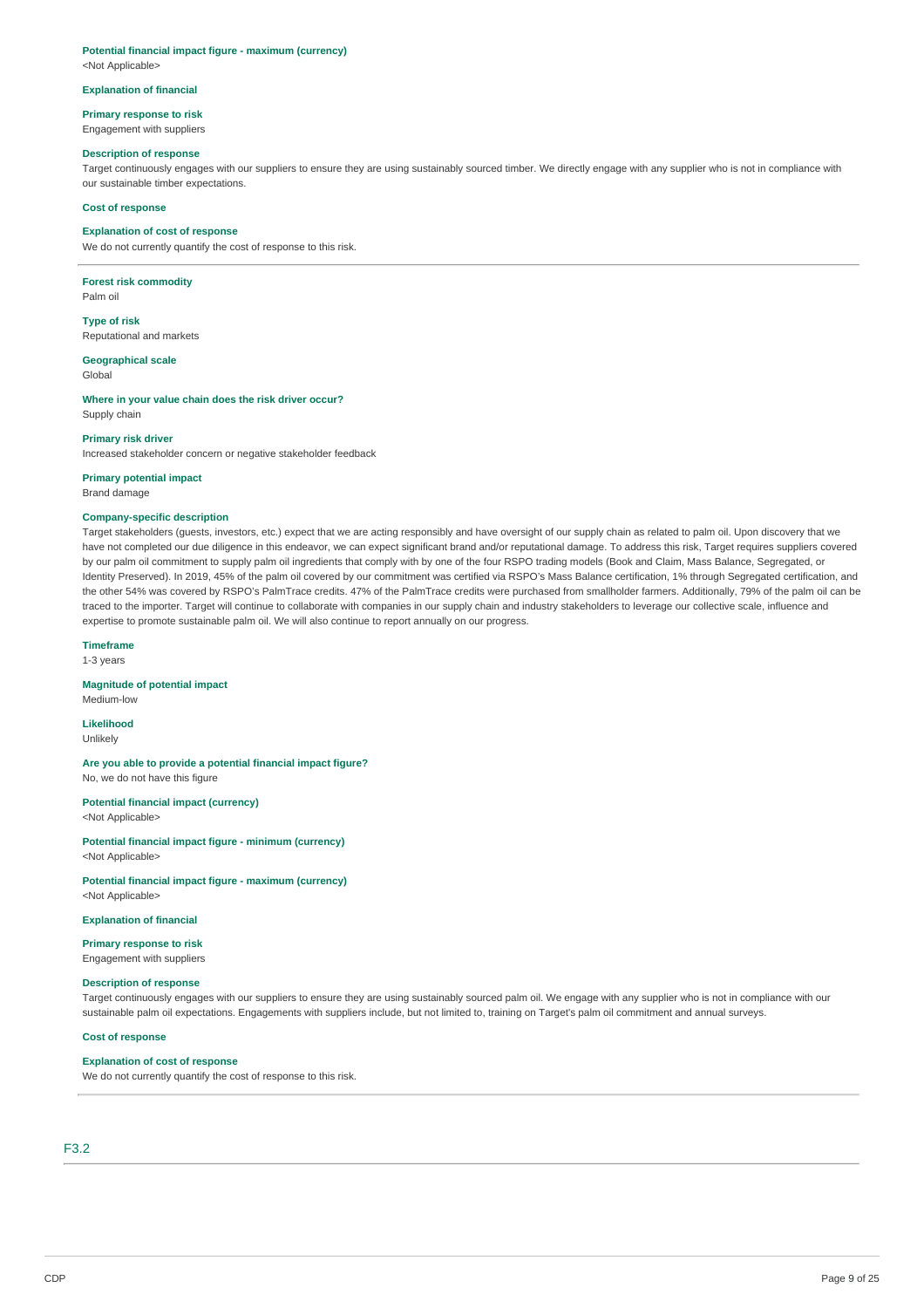#### **(F3.2) Have you identified any forests-related opportunities with the potential to have a substantive financial or strategic impact on your business?**

|                 | Have you identified opportunities? |
|-----------------|------------------------------------|
| Timber products | Yes                                |
| Palm oil        | Yes                                |
| Cattle products | <not applicable=""></not>          |
| Soy             | <not applicable=""></not>          |
| Other - Rubber  | <not applicable=""></not>          |
| Other - Cocoa   | <not applicable=""></not>          |
| Other - Coffee  | <not applicable=""></not>          |

### F3.2a

**(F3.2a) For your selected forest risk commodity(ies), provide details of the identified opportunities with the potential to have a substantive financial or strategic impact on your business.** 

**Forest risk commodity**  Timber products

**Type of opportunity**  Resilience

**Where in your value chain does the opportunity occur?**  Supply chain

#### **Primary forests-related opportunity**

Improved supply chain engagement

### **Company-specific description & strategy to realize opportunity**

We are driving demand for and awareness of the importance of certified sustainable timber by committing to sourcing Target's owned-brand wood-based products from well-managed forests. Target works actively with its vendors, suppliers, and other stakeholders to eliminate any unacceptable sources of timber and progressively increase the amount of responsible wood, paper, paper-based packaging and wood-based fiber over time.

**Estimated timeframe for realization** 

1-3 years

**Magnitude of potential impact**  Medium-low

**Likelihood** 

More likely than not

**Are you able to provide a potential financial impact figure?**  No, we do not have this figure

**Potential financial impact figure (currency)**  <Not Applicable>

**Potential financial impact figure – minimum (currency)**  <Not Applicable>

**Potential financial impact figure – maximum (currency)** 

<Not Applicable>

**Explanation of financial impact figure** 

**Forest risk commodity**  Palm oil

**Type of opportunity**  Markets

**Where in your value chain does the opportunity occur?**  Supply chain

**Primary forests-related opportunity**  Increased demand for certified materials

### **Company-specific description & strategy to realize opportunity**

As a retailer purchasing goods from manufacturers, we are able to use our leverage to create demand for certified materials. Our commitment is to have all our suppliers provide Roundtable on Sustainable Palm Oil (RSPO) physically certified products by the end of 2022 if the products are in scope of our commitment. Our purchasing decisions are therefore driving a higher demand for certified materials. To support the industry as a whole in its pursuit of sustainable palm oil, we also participate in the RSPO's North American Sustainable Palm Oil Network, a group whose goal is to increase the use of Certified Sustainable Palm Oil in the North American market.

**Estimated timeframe for realization** 

1-3 years

**Magnitude of potential impact** 

Medium-low

**Likelihood**  More likely than not

**Are you able to provide a potential financial impact figure?**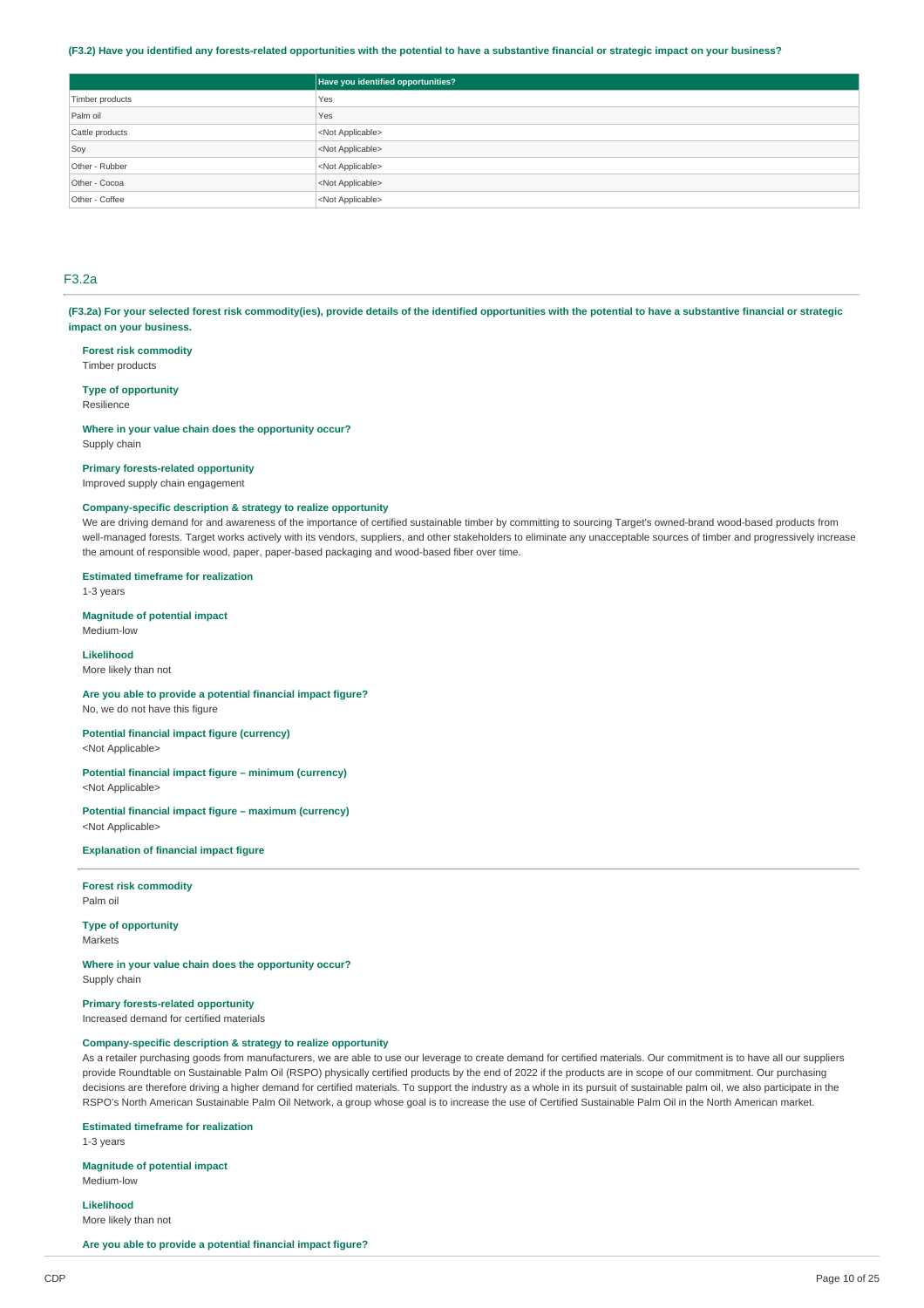#### No, we do not have this figure

### **Potential financial impact figure (currency)**

<Not Applicable>

**Potential financial impact figure – minimum (currency)**  <Not Applicable>

### **Potential financial impact figure – maximum (currency)**

<Not Applicable>

#### **Explanation of financial impact figure**

**Forest risk commodity**  Palm oil

**Type of opportunity** 

Resilience

**Where in your value chain does the opportunity occur?**  Supply chain

**Primary forests-related opportunity**  Improved supply chain engagement

#### **Company-specific description & strategy to realize opportunity**

We regularly engage with our suppliers on the importance of certified sustainable palm oil. We educate suppliers on our palm oil commitment and work with them to source palm oil that is in compliance with our palm oil commitment. We also participate in the RSPO's North American Sustainable Palm Oil Network to collaborate with actors from all parts of the supply chain on driving further availability of Certified Sustainable Palm Oil in the North American market.

### **Estimated timeframe for realization**

1-3 years

### **Magnitude of potential impact**

Medium-low **Likelihood** 

More likely than not

# **Are you able to provide a potential financial impact figure?**

No, we do not have this figure

**Potential financial impact figure (currency)**  <Not Applicable>

**Potential financial impact figure – minimum (currency)**  <Not Applicable>

#### **Potential financial impact figure – maximum (currency)**  <Not Applicable>

#### **Explanation of financial impact figure**

**Forest risk commodity**  Palm oil

**Type of opportunity Markets** 

**Where in your value chain does the opportunity occur?**  Supply chain

# **Primary forests-related opportunity**

Expansion into new markets

### **Company-specific description & strategy to realize opportunity**

Target has supported smallholder farmers access to the sustainable palm oil market. In 2019, 46% (1167 metric tons) of the RSPO's Book and Claim credits purchased to cover 2019 volumes were from independent smallholders.

### **Estimated timeframe for realization**

Please select

### **Magnitude of potential impact**  Please select

**Likelihood** 

Please select

### **Are you able to provide a potential financial impact figure?**  No, we do not have this figure

**Potential financial impact figure (currency)**  <Not Applicable>

**Potential financial impact figure – minimum (currency)**  <Not Applicable>

**Potential financial impact figure – maximum (currency)**  <Not Applicable>

**Explanation of financial impact figure**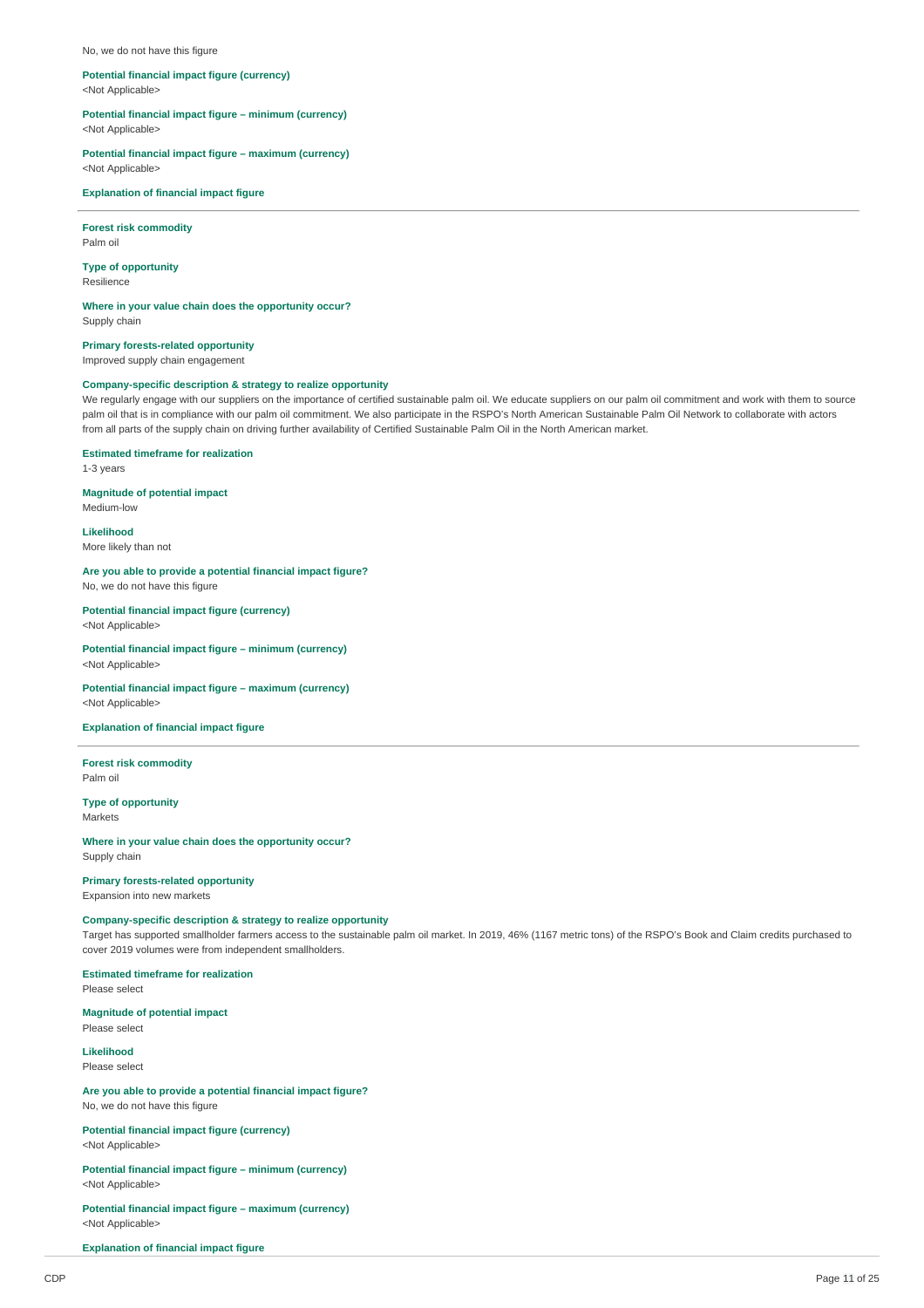# F4. Governance

# F4.1

**(F4.1) Is there board-level oversight of forests-related issues within your organization?**  Yes

# F4.1a

**(F4.1a) Identify the position(s) of the individual(s) (do not include any names) on the board with responsibility for forests-related issues.** 

|            | Position   Please explain                                                                                                                                                                                      |
|------------|----------------------------------------------------------------------------------------------------------------------------------------------------------------------------------------------------------------|
|            |                                                                                                                                                                                                                |
| individual |                                                                                                                                                                                                                |
| Board-     | Target's Board of Directors retains oversight responsibility over the Corporation's key strategic risks including those relating to corporate responsibility matters. The Nominating & Governance              |
| level      | Committee of the Board of Directors has overall oversight responsibility over corporate responsibility matters. Target recognizes that environmental, social and governance issues are of increasing           |
|            | committee importance to many investors. The Vice President of Corporate Responsibility and the Corporate Responsibility team work with functional leaders across the company to determine strategies, policies |
|            | and goals related to sustainability and regularly report to and seek input from the Nominating & Governance Committee on those matters, including forests-related issues.                                      |

# F4.1b

### **(F4.1b) Provide further details on the board's oversight of forests-related issues.**

| <b>Frequency that</b><br>forests-related<br>issues are a<br>scheduled<br>agenda item | Governance<br>mechanisms into<br>which forests-<br>related issues are<br>integrated                                                                                                                                                                                      | Please explain                                                                                                                                                                                                                                                                                                                                                                                                                                                                                                                                                                                                                                                                  |
|--------------------------------------------------------------------------------------|--------------------------------------------------------------------------------------------------------------------------------------------------------------------------------------------------------------------------------------------------------------------------|---------------------------------------------------------------------------------------------------------------------------------------------------------------------------------------------------------------------------------------------------------------------------------------------------------------------------------------------------------------------------------------------------------------------------------------------------------------------------------------------------------------------------------------------------------------------------------------------------------------------------------------------------------------------------------|
| Row Scheduled -<br>some meetings                                                     | Monitoring<br>implementation<br>and performance<br>Reviewing and<br>guiding corporate<br>responsibility<br>strategy<br>Reviewing and<br>quiding major<br>plans of action<br>Reviewing and<br>guiding risk<br>management<br>policies<br>Reviewing and<br>quiding strategy | The Board of Directors' review of environmental and social topics is obtained through the updates it receives from the Nominating and Governance Committee. The<br>Nominating and Governance Committee reviews environmental and social topics at least semi-annually. This happens independently of our financial reporting process,<br>which includes economic topics, and is overseen throughout the year by the Audit and Finance Committee, which provides regular reports to the Board of Directors.<br>Target's Vice President of Corporate Responsibility presents to the Nominating and Governance Committee semi-annually on corporate responsibility related topics. |

# F4.2

**(F4.2) Provide the highest management-level position(s) or committee(s) with responsibility for forests-related issues (do not include the names of individuals).** 

| Name of the position(s)<br>and/or committee(s)                                      | <b>Responsibility</b>                                                     | Frequency of reporting Please explain<br>to the board on forests-<br>related issues |                                                                                                                                                                                                                                                                                                                                  |
|-------------------------------------------------------------------------------------|---------------------------------------------------------------------------|-------------------------------------------------------------------------------------|----------------------------------------------------------------------------------------------------------------------------------------------------------------------------------------------------------------------------------------------------------------------------------------------------------------------------------|
| Other, please specify (Vice<br>President, Corporate<br>Responsibility)              | Both assessing and<br>managing forests-related<br>risks and opportunities |                                                                                     | As important matters arise The Vice President of Corporate Responsibility oversees corporate responsibility across Target. They report to the<br>Executive Vice President and Chief Marketing Officer at Target.                                                                                                                 |
| Other, please specify (Vice<br>President, Responsible<br>Sourcing & Sustainability) | Both assessing and<br>managing forests-related<br>risks and opportunities |                                                                                     | As important matters arise The Vice President of Responsible Sourcing & Sustainability oversees our global commitment to manufacturing our goods<br>and services in a responsible and sustainable manner. The Vice President of Responsible Sourcing & Sustainability reports<br>to our SVP & President of Owned Brand Sourcing. |

### F4.3

# **(F4.3) Do you provide incentives to C-suite employees or board members for the management of forests-related issues?**

|       | Provide incentives for management of forests-related issues    | Comment |
|-------|----------------------------------------------------------------|---------|
| Row 1 | No, and we do not plan to introduce them in the next two vears |         |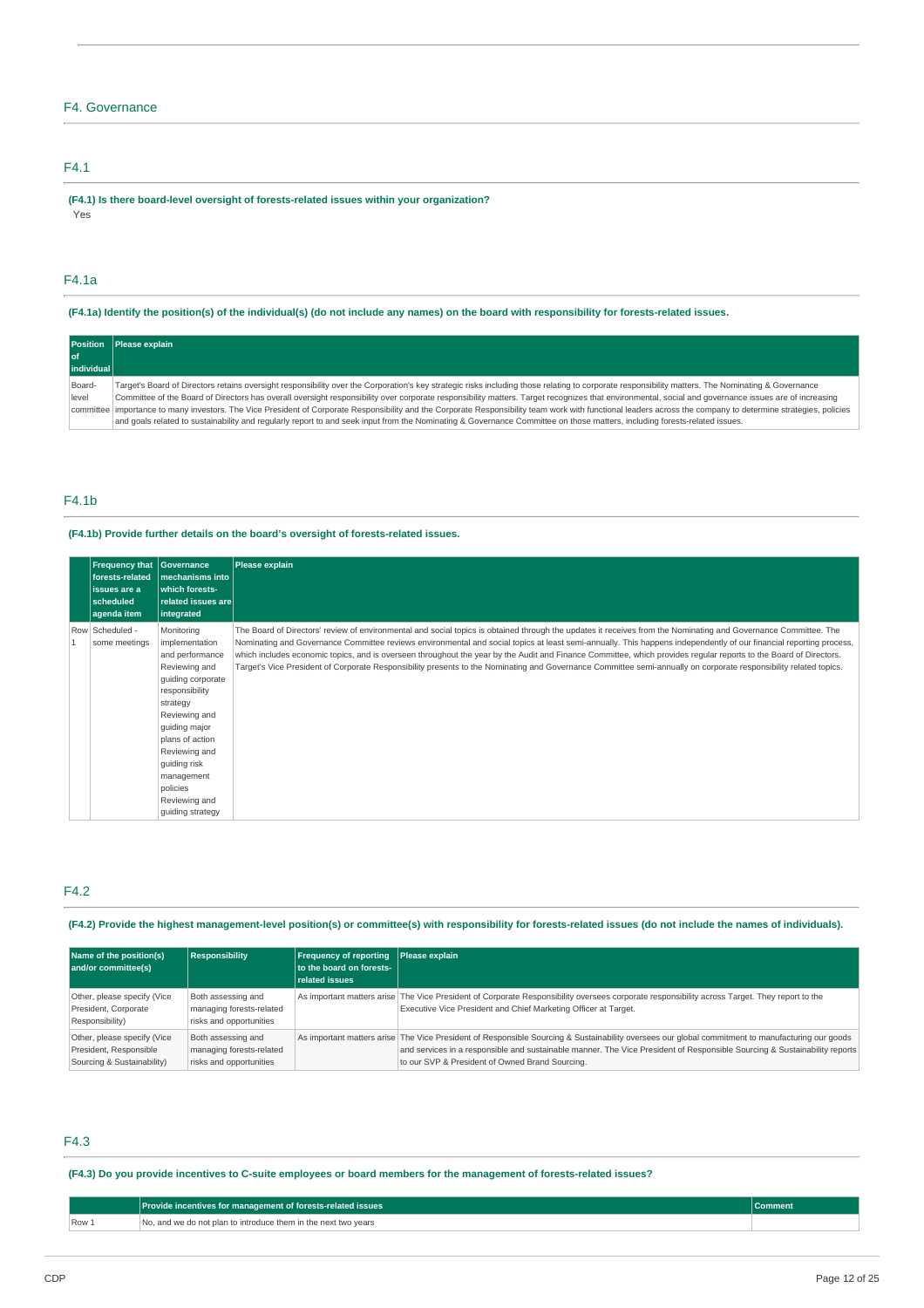### F4.4

**(F4.4) Did your organization include information about its response to forests-related risks in its most recent mainstream financial report?**  No, and we have no plans to do so

# F4.5

**(F4.5) Does your organization have a policy that includes forests-related issues?**  Yes, we have a documented forests policy that is publicly available

## F4.5a

### **(F4.5a) Select the options to describe the scope and content of your policy.**

| Scope              | <b>Content</b>                                         | Please explain                                                                                                                                                                                                                             |
|--------------------|--------------------------------------------------------|--------------------------------------------------------------------------------------------------------------------------------------------------------------------------------------------------------------------------------------------|
|                    | Row Selected Commitment to eliminate                   | Target will work actively with its vendors, suppliers, and other stakeholders to implement our policy by eliminating any unacceptable sources, and progressively                                                                           |
| only               | products deforestation<br>Commitment to protect rights | increasing the amount of responsible wood, paper, paper-based packaging and wood-based fiber over time. For more information, please see our Corporate site:<br>https://corporate.target.com/corporate-responsibility/planet/deforestation |
|                    | and livelihoods of local                               |                                                                                                                                                                                                                                            |
|                    | communities                                            |                                                                                                                                                                                                                                            |
|                    | Commitments beyond                                     |                                                                                                                                                                                                                                            |
|                    | regulatory compliance                                  |                                                                                                                                                                                                                                            |
|                    | Commitment to stakeholder                              |                                                                                                                                                                                                                                            |
|                    | awareness and engagement                               |                                                                                                                                                                                                                                            |
|                    | Commitment to align with the                           |                                                                                                                                                                                                                                            |
|                    | <b>SDGs</b>                                            |                                                                                                                                                                                                                                            |
|                    | Recognition of the overall                             |                                                                                                                                                                                                                                            |
|                    | importance of forests and other                        |                                                                                                                                                                                                                                            |
| natural ecosystems |                                                        |                                                                                                                                                                                                                                            |
|                    | Description of business                                |                                                                                                                                                                                                                                            |
|                    | dependency on forests                                  |                                                                                                                                                                                                                                            |
|                    | List of timebound milestones                           |                                                                                                                                                                                                                                            |
|                    | and targets                                            |                                                                                                                                                                                                                                            |

### F4.5b

**(F4.5b) Do you have commodity specific sustainability policy(ies)? If yes, select the options that best describe their scope and content.** 

|                    | Do you have Scope<br>a commodity<br>specific<br>sustainability<br>policy? |      | <b>Content</b>                               | Please explain                                                                                                                                                                                                                                                                                                 |
|--------------------|---------------------------------------------------------------------------|------|----------------------------------------------|----------------------------------------------------------------------------------------------------------------------------------------------------------------------------------------------------------------------------------------------------------------------------------------------------------------|
| Timber<br>products | Yes                                                                       |      | Selected Commitment<br>products to eliminate | Target believes that use of post-consumer recycled and alternative (non-wood) fibers should be increased to reduce the pressure on forests. Target aims to<br>increase the use of recycled materials in our owned brand products and packaging when available and meeting product performance requirements and |
|                    |                                                                           | only | deforestation<br>Commitment                  | competitive market conditions. Read more about Target's work in this space by reviewing the Forest Products section of our corporate website. LINK:<br>https://corporate.target.com/corporate-responsibility/planet/sustainable-products                                                                       |
|                    |                                                                           |      | to protect                                   |                                                                                                                                                                                                                                                                                                                |
|                    |                                                                           |      | rights and                                   |                                                                                                                                                                                                                                                                                                                |
|                    |                                                                           |      | livelihoods of                               |                                                                                                                                                                                                                                                                                                                |
|                    |                                                                           |      | local                                        |                                                                                                                                                                                                                                                                                                                |
|                    |                                                                           |      | communities                                  |                                                                                                                                                                                                                                                                                                                |
|                    |                                                                           |      | <b>Commitments</b><br>beyond                 |                                                                                                                                                                                                                                                                                                                |
|                    |                                                                           |      | regulatory                                   |                                                                                                                                                                                                                                                                                                                |
|                    |                                                                           |      | compliance                                   |                                                                                                                                                                                                                                                                                                                |
|                    |                                                                           |      | Recognition                                  |                                                                                                                                                                                                                                                                                                                |
|                    |                                                                           |      | of the overall                               |                                                                                                                                                                                                                                                                                                                |
|                    |                                                                           |      | importance of                                |                                                                                                                                                                                                                                                                                                                |
|                    |                                                                           |      | forests and                                  |                                                                                                                                                                                                                                                                                                                |
|                    |                                                                           |      | other natural                                |                                                                                                                                                                                                                                                                                                                |
|                    |                                                                           |      | ecosystems                                   |                                                                                                                                                                                                                                                                                                                |
|                    |                                                                           |      | List of                                      |                                                                                                                                                                                                                                                                                                                |
|                    |                                                                           |      | timebound                                    |                                                                                                                                                                                                                                                                                                                |
|                    |                                                                           |      | commitments                                  |                                                                                                                                                                                                                                                                                                                |
|                    |                                                                           |      | and targets                                  |                                                                                                                                                                                                                                                                                                                |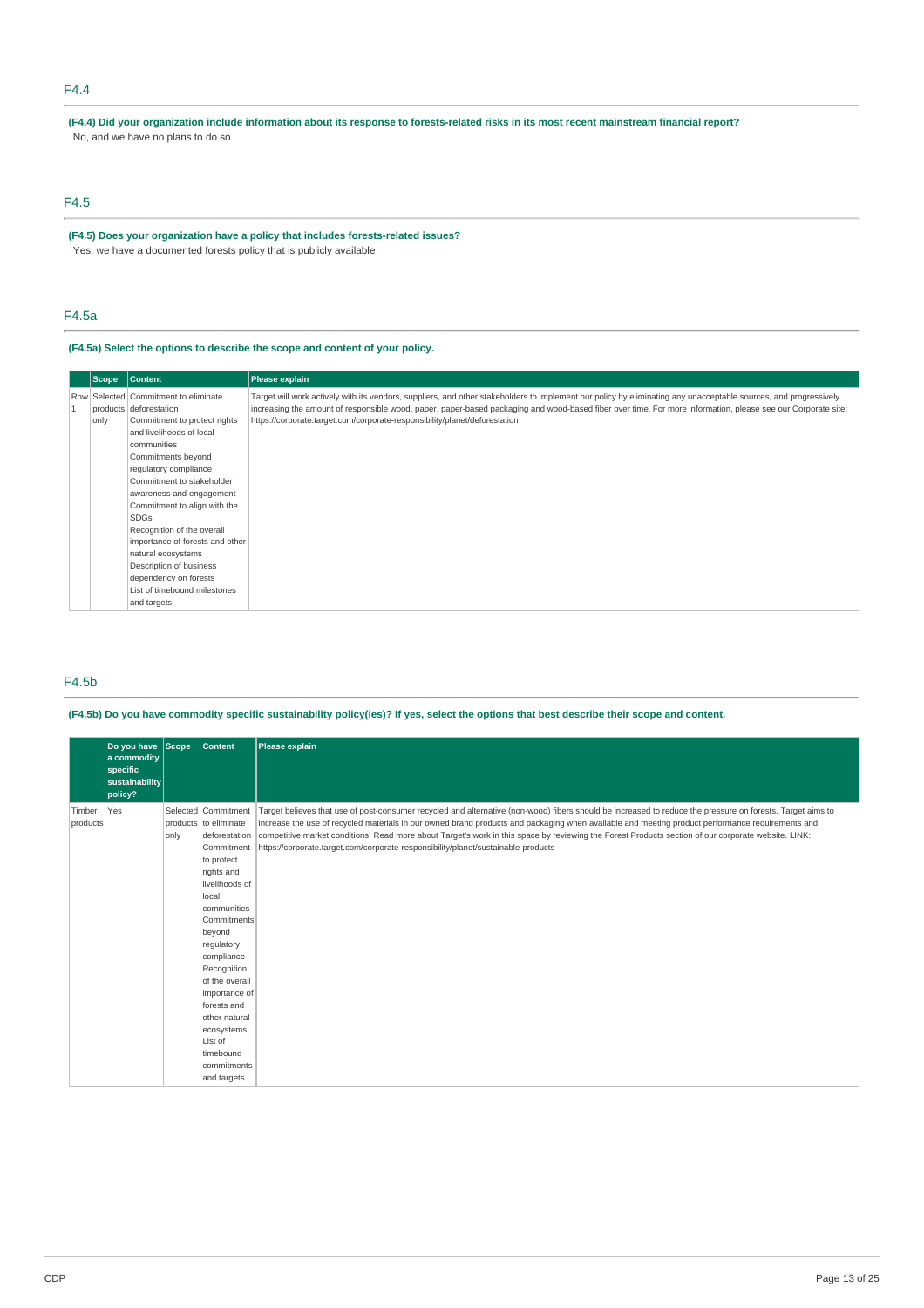|                   | Do you have<br>a commodity<br>specific<br>sustainability<br>policy? | <b>Scope</b>            | <b>Content</b>                                                                                                                                                                                                                                                                                                                                                                                                                                                                                                                                                                                                                              | <b>Please explain</b>                                                                                                                                                                                                                                                                                                                                                                                                                                                                                                                                                                                                                                                                                                                                                                                                                                                                                                                                                                                                                                                                                                                                                                                                                                                                                                                                                                                                                                                                                                                                                                                                                                                                                                                                                                                                                                                                                                                                                                                                                                                                                                                                                                                                                                                                                                                                                                                                                                                          |
|-------------------|---------------------------------------------------------------------|-------------------------|---------------------------------------------------------------------------------------------------------------------------------------------------------------------------------------------------------------------------------------------------------------------------------------------------------------------------------------------------------------------------------------------------------------------------------------------------------------------------------------------------------------------------------------------------------------------------------------------------------------------------------------------|--------------------------------------------------------------------------------------------------------------------------------------------------------------------------------------------------------------------------------------------------------------------------------------------------------------------------------------------------------------------------------------------------------------------------------------------------------------------------------------------------------------------------------------------------------------------------------------------------------------------------------------------------------------------------------------------------------------------------------------------------------------------------------------------------------------------------------------------------------------------------------------------------------------------------------------------------------------------------------------------------------------------------------------------------------------------------------------------------------------------------------------------------------------------------------------------------------------------------------------------------------------------------------------------------------------------------------------------------------------------------------------------------------------------------------------------------------------------------------------------------------------------------------------------------------------------------------------------------------------------------------------------------------------------------------------------------------------------------------------------------------------------------------------------------------------------------------------------------------------------------------------------------------------------------------------------------------------------------------------------------------------------------------------------------------------------------------------------------------------------------------------------------------------------------------------------------------------------------------------------------------------------------------------------------------------------------------------------------------------------------------------------------------------------------------------------------------------------------------|
| Palm oil Yes      |                                                                     | products<br>only        | Selected Commitment<br>to eliminate<br>deforestation<br>Commitment<br>to protect<br>rights and<br>livelihoods of<br>local<br>communities<br>Commitments<br>beyond<br>regulatory<br>compliance<br>Commitment<br>to<br>stakeholder<br>awareness<br>and<br>engagement<br>Recognition<br>of the overall<br>importance of<br>forests and<br>other natural<br>ecosystems<br>Description of<br>forest risk<br>commodities,<br>parts of the<br>business,<br>and stages of<br>value-chain<br>covered by<br>the policy<br>List of<br>timebound<br>commitments<br>and targets<br>Description of<br>forests-<br>related<br>standards for<br>procurement | This commitment applies to palm oil, palm kernel oil, and derivatives in Target's owned brand food, household cleaning, personal care, baby care, beauty,<br>cosmetics, and candle products. As a next step in Target's multi-year endeavor to responsibly source palm oil, Target commits to moving beyond the use of a<br>credit system toward the use of physically certified palm oil. Our goal is for palm oil in our products to be certified by the Roundtable on Sustainable Palm Oil<br>(RSPO) or an equivalent standard with a mass balance, segregated, or identity preserved supply chain certification by the end of 2022. Target also aims to<br>increase the portion of segregated and identity preserved palm oil used in its products over time. Target aspires to source palm oil that is produced in accordance<br>with the following key principles, which are part of the RSPO standard: Palm oil cultivation must not cause deforestation of primary forests, areas of High<br>Conservation Value or High Carbon Stock forest areas Palm oil developments must not be planted on peat lands regardless of depth Land prepared for the<br>planting or replanting of palm trees must not be prepared by burning Palm oil developments must proceed on the basis of Free, Prior, and Informed Consent<br>Workers, including women and migrant workers, must be provided wages, benefits and working conditions that are fair and in accordance with local law Suppliers<br>must provide a safe and healthy working environment that complies with local laws and minimizes occupational hazards All workers have the right to engage in<br>work willingly, without surrendering identification and without the payment of fees Suppliers must comply with all age-related working restrictions as set by local<br>law and adhere to international standards as defined by the International Labor Organization regarding age appropriate work Furthermore, Target believes<br>transparent and traceable supply chains enable industry collaboration, shared accountability and positive change. Target will engage in efforts to increase<br>traceability in palm oil and will encourage the companies within our supply chain to do the same. As such, Target aims to trace its palm oil supply chain to the mill<br>level by the end of 2022. This information will facilitate meaningful dialogue and action to protect forests and improve livelihoods. |
| Cattle            | $<$ Not<br>products Applicable>                                     | <not<br>le&gt;</not<br> | $<$ Not<br>Applicab Applicable>                                                                                                                                                                                                                                                                                                                                                                                                                                                                                                                                                                                                             | <not applicable=""></not>                                                                                                                                                                                                                                                                                                                                                                                                                                                                                                                                                                                                                                                                                                                                                                                                                                                                                                                                                                                                                                                                                                                                                                                                                                                                                                                                                                                                                                                                                                                                                                                                                                                                                                                                                                                                                                                                                                                                                                                                                                                                                                                                                                                                                                                                                                                                                                                                                                                      |
| Soy               | $<$ Not<br>Applicable>                                              | <not<br>le</not<br>     | $<$ Not<br>Applicab   Applicable>                                                                                                                                                                                                                                                                                                                                                                                                                                                                                                                                                                                                           | <not applicable=""></not>                                                                                                                                                                                                                                                                                                                                                                                                                                                                                                                                                                                                                                                                                                                                                                                                                                                                                                                                                                                                                                                                                                                                                                                                                                                                                                                                                                                                                                                                                                                                                                                                                                                                                                                                                                                                                                                                                                                                                                                                                                                                                                                                                                                                                                                                                                                                                                                                                                                      |
| Other -<br>Rubber | $<$ Not<br>Applicable>                                              | <not<br>le&gt;</not<br> | $<$ Not<br>Applicab Applicable>                                                                                                                                                                                                                                                                                                                                                                                                                                                                                                                                                                                                             | <not applicable=""></not>                                                                                                                                                                                                                                                                                                                                                                                                                                                                                                                                                                                                                                                                                                                                                                                                                                                                                                                                                                                                                                                                                                                                                                                                                                                                                                                                                                                                                                                                                                                                                                                                                                                                                                                                                                                                                                                                                                                                                                                                                                                                                                                                                                                                                                                                                                                                                                                                                                                      |
| Other -<br>Cocoa  | $<$ Not<br>Applicable>                                              | $<$ Not<br>le           | $<$ Not<br>Applicab Applicable>                                                                                                                                                                                                                                                                                                                                                                                                                                                                                                                                                                                                             | <not applicable=""></not>                                                                                                                                                                                                                                                                                                                                                                                                                                                                                                                                                                                                                                                                                                                                                                                                                                                                                                                                                                                                                                                                                                                                                                                                                                                                                                                                                                                                                                                                                                                                                                                                                                                                                                                                                                                                                                                                                                                                                                                                                                                                                                                                                                                                                                                                                                                                                                                                                                                      |
| Other -<br>Coffee | <not<br>Applicable&gt;</not<br>                                     | <not<br>le</not<br>     | <not<br>Applicab Applicable&gt;</not<br>                                                                                                                                                                                                                                                                                                                                                                                                                                                                                                                                                                                                    | <not applicable=""></not>                                                                                                                                                                                                                                                                                                                                                                                                                                                                                                                                                                                                                                                                                                                                                                                                                                                                                                                                                                                                                                                                                                                                                                                                                                                                                                                                                                                                                                                                                                                                                                                                                                                                                                                                                                                                                                                                                                                                                                                                                                                                                                                                                                                                                                                                                                                                                                                                                                                      |

## F4.6

**(F4.6) Has your organization made a public commitment to reduce or remove deforestation and/or forest degradation from its direct operations and/or supply chain?** 

Yes

# F4.6a

**(F4.6a) Has your organization endorsed any of the following initiatives as part of its public commitment to reduce or remove deforestation and/or forest degradation?** 

Other, please specify (Canopy)

# F4.6b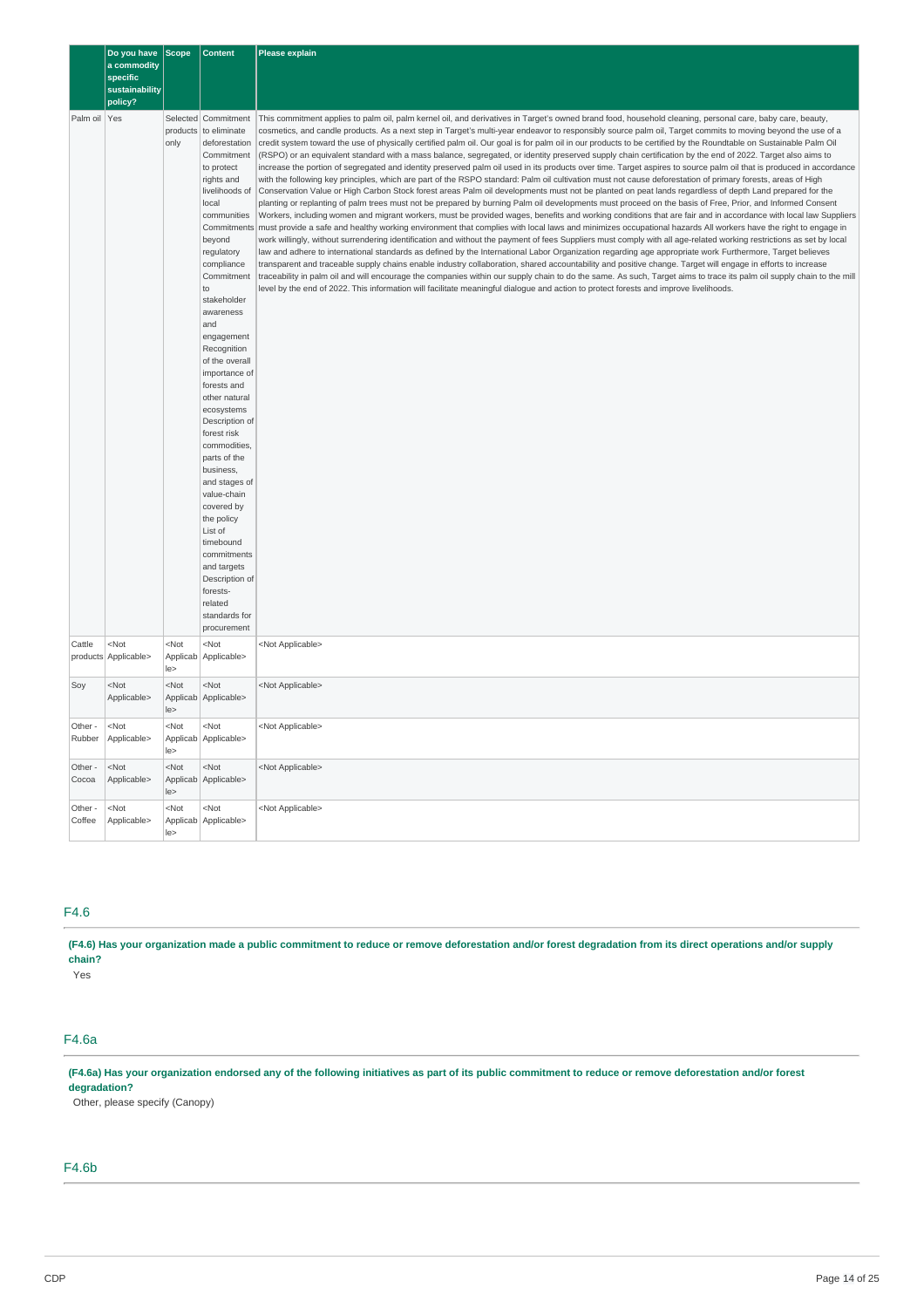#### **(F4.6b) Provide details on your public commitment(s), including the description of specific criteria, coverage, and actions.**

#### **Forest risk commodity**

Timber products

### **Criteria**

No conversion of natural ecosystems No new development on peat regardless of depth No conversion of High Conservation Value areas No conversion of High Carbon Stock forests No sourcing of illegally produced and/or traded forest risk commodities

#### **Operational coverage**

Supply chain

#### **% of total production/ consumption covered by commitment**

### 91-99% **Cutoff date**

2018

#### **Commitment target date**  2021-25

# **Please explain**

The percentage covered (91-99%) is the percentage of owned-brand production, which is the scope of this disclosure.

#### **Forest risk commodity**

Palm oil

### **Criteria**

No new development on peat regardless of depth No conversion of High Conservation Value areas No conversion of High Carbon Stock forests Secure Free, Prior and Informed Consent (FPIC) of indigenous people and local communities Restricting the sourcing and/or trade of forest risk commodities to credible certified sources

### **Operational coverage**

Supply chain

#### **% of total production/ consumption covered by commitment**

91-99% **Cutoff date** 

2019

### **Commitment target date**

2021-25

#### **Please explain**

Target has engaged with suppliers and participated in initiatives to increase the sustainability of its palm oil supply chain over the past six years. Target is pleased to report that in 2019, 45% of the palm oil covered by our commitment was certified via RSPO's Mass Balance certification, 1% through Segregated certification, and the other 54% was covered by RSPO's PalmTrace credits. 47% of the PalmTrace credits were purchased from smallholder farmers. Additionally, 79% of the palm oil can be traced to the importer. Target will continue to collaborate with companies within our supply chain and industry stakeholders to leverage our collective scale, influence and expertise to promote sustainable palm oil. We will also continue to report annually on our progress. As a next step in Target's multi-year endeavor to responsibly source palm oil, Target commits to moving beyond the use of a credit system toward the use of physically certified palm oil. Our goal is for palm oil in our owned brand products to be certified by the Roundtable on Sustainable Palm Oil (RSPO) or an equivalent standard with a mass balance, segregated, or identity preserved supply chain certification by the end of 2022. Target also aims to increase the portion of segregated and identity preserved palm oil used in its owned brand products over time. Target aims to trace its palm oil supply chain to the mill level by the end of 2022. The percentage covered (91-99%) is the percentage of owned-brand production, which is the scope of this disclosure.

F5. Business strategy

F5.1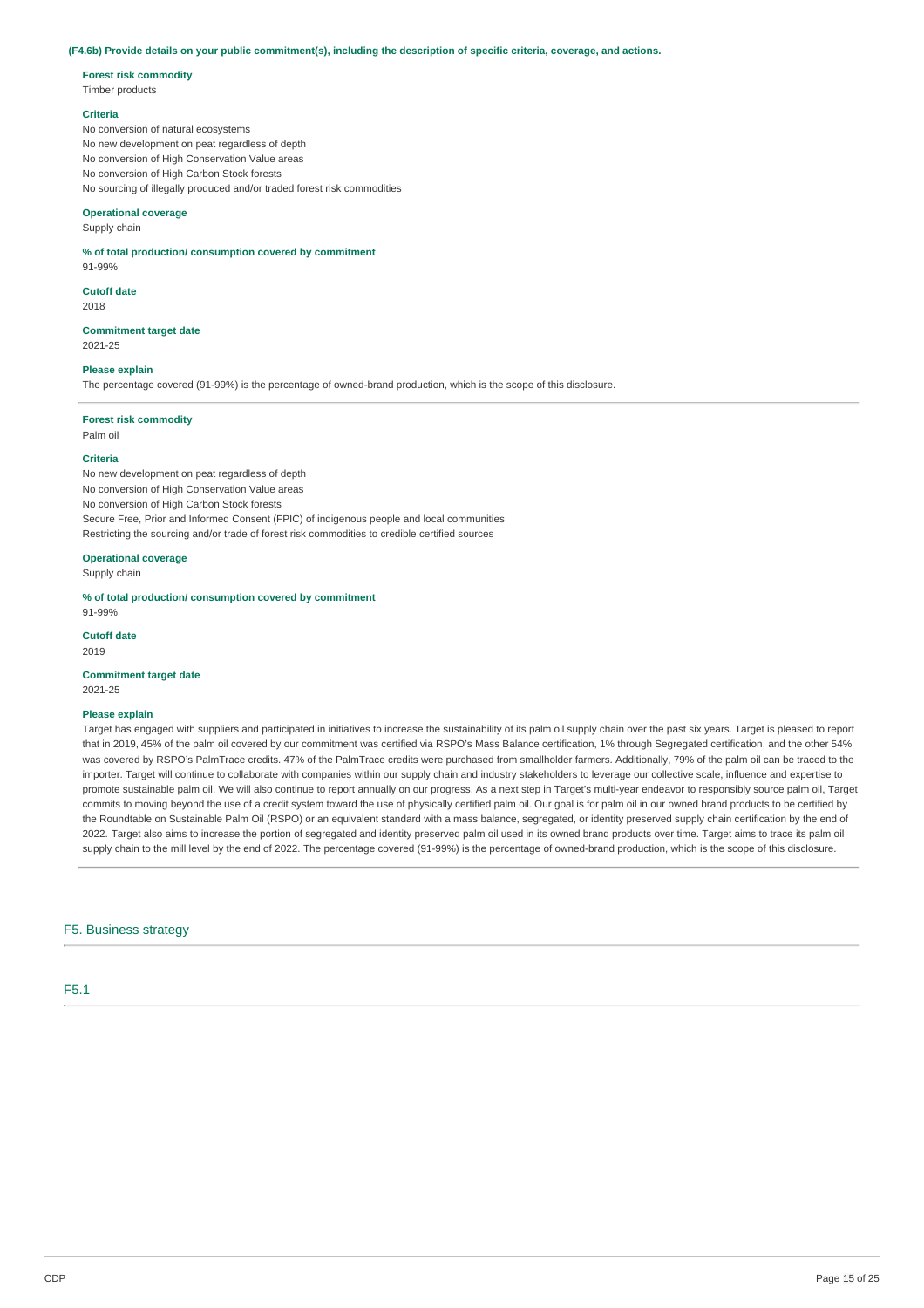### **(F5.1) Are forests-related issues integrated into any aspects of your long-term strategic business plan, and if so how?**

|                               | Are<br>forests-<br>related<br><b>lissues</b><br>integrated? (years) | Long-<br>term<br>time<br>horizonl | <b>Please explain</b>                                                                                                                                                                                                                                                                                                                                                                                                                                                                                                                                                                                                                                                                                                            |
|-------------------------------|---------------------------------------------------------------------|-----------------------------------|----------------------------------------------------------------------------------------------------------------------------------------------------------------------------------------------------------------------------------------------------------------------------------------------------------------------------------------------------------------------------------------------------------------------------------------------------------------------------------------------------------------------------------------------------------------------------------------------------------------------------------------------------------------------------------------------------------------------------------|
| Long-<br>term<br>business     | Yes,<br>forests-<br>related<br>objectives issues are<br>integrated  | $5 - 10$                          | Responsible Sourcing & Sustainability is an integral part of Target's business strategy. In 2016, we launched our 2020 Responsible Sourcing Aspirations which included a<br>commitment to sustainably managed forests and palm oil. Please reference the following links Target's Deforestation Page: https://corporate.target.com/corporate-<br>responsibility/planet/deforestation Target's Forest Products Policy: https://corporate.target.com/ media/TargetCorp/csr/pdf/Target-Forest-Products-Policy.pdf Target's Palm Oil<br>commitments: https://corporate.target.com/corporate-responsibility/planet/deforestation/palm-oil-commitment                                                                                  |
| Strategy<br>for long-<br>term | Yes.<br>forests-<br>related<br>objectives issues are<br>integrated  | $5 - 10$                          | Our palm oil strategy is to commit to time bound goals to achieve greater levels of sustainability through the RSPO certification program, work with suppliers to meet our palm oil<br>commitment, and engagement in NASPON to support the further progress of sustainable palm oil in the North American market. Please reference the following links Target's<br>Deforestation Page: https://corporate.target.com/corporate-responsibility/planet/deforestation Target's Forest Products Policy:<br>https://corporate.target.com/ media/TargetCorp/csr/pdf/Target-Forest-Products-Policy.pdf Target's Palm Oil commitments: https://corporate.target.com/corporate-<br>responsibility/planet/deforestation/palm-oil-commitment |
| Financial<br>planning         | Yes.<br>forests-<br>related<br>issues are<br>integrated             | $5 - 10$                          | Target has included cost impacts due to increased raw material costs from converting our supply chain to more certified forest products in the company's financial planning<br>processes.                                                                                                                                                                                                                                                                                                                                                                                                                                                                                                                                        |

### F6. Implementation

### F6.1

**(F6.1) Did you have any timebound and quantifiable targets for increasing sustainable production and/or consumption of your disclosed commodity(ies) that were active during the reporting year?** 

Yes

# F6.1a

**(F6.1a) Provide details of your timebound and quantifiable target(s) for increasing sustainable production and/or consumption of the disclosed commodity(ies), and progress made.** 

### **Target reference number**

Target 1

#### **Forest risk commodity**  Timber products

**Type of target**  Third-party certification

#### **Description of target**

Source all owned-brand, paper-based packaging from sustainably managed forests by 2022.

#### **Linked commitment**

Not linked to specific commitment

**Traceability point**  <Not Applicable>

### **Third-party certification scheme**

FSC Chain of Custody FSC Controlled Wood PEFC Chain of Custody SFI Chain of Custody

#### **Start year**  2017

**Target year**  2022

**Quantitative metric**  <Not Applicable>

**Target (number)**  <Not Applicable>

**Target (%)**  100

**% of target achieved**  51

#### **Please explain**

Source all owned-brand, paper-based packaging from sustainably managed forests by 2022. Our baseline in 2017 was 13.9% and as of 2019 we sat at 51%. Continued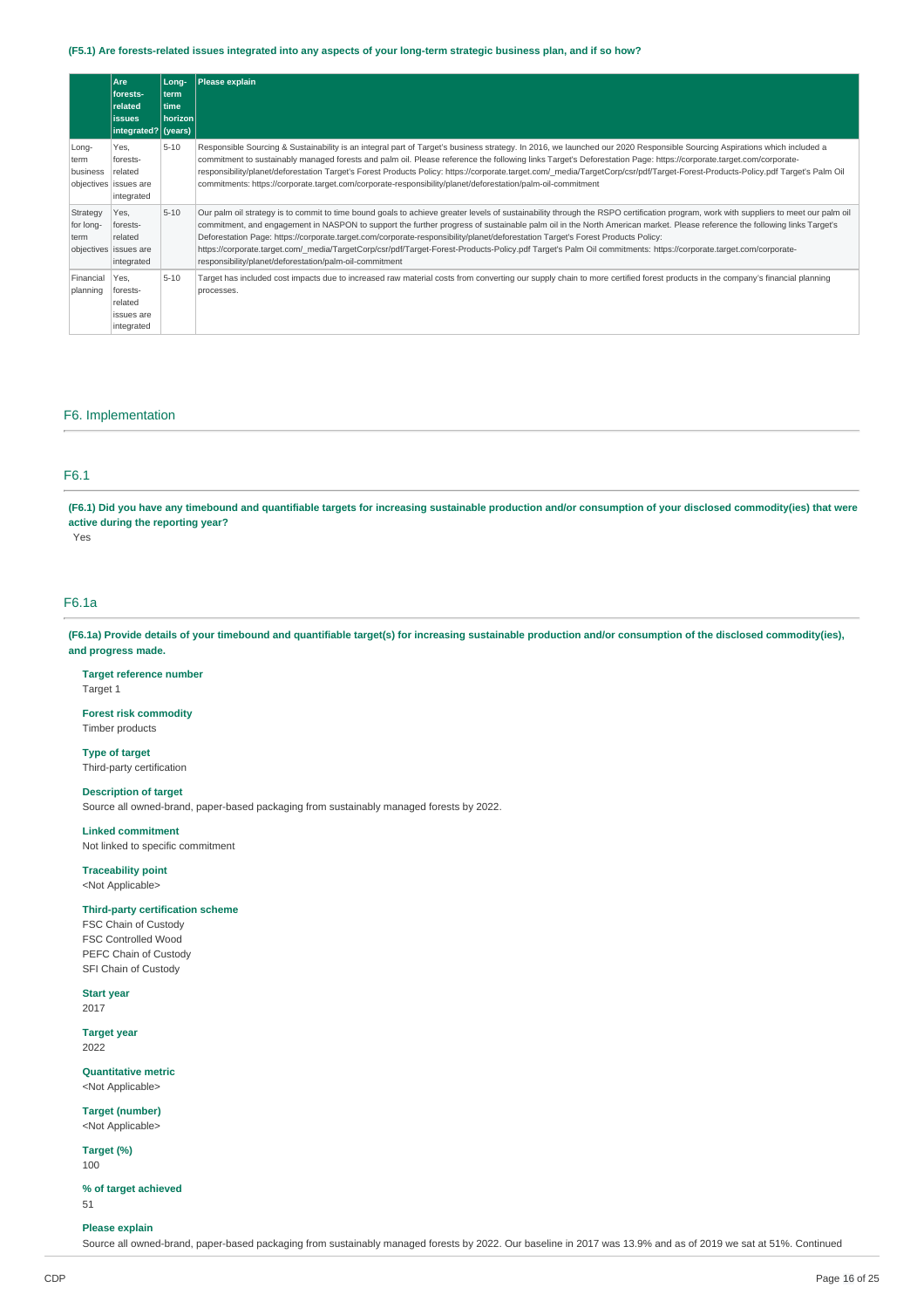work on this goal revolves around additional baseline assessments as well as supplier engagement. Today's work will allow Target to build the foundation for future success.

# **Target reference number**

Target 2

#### **Forest risk commodity**  Timber products

**Type of target**  Third-party certification

### **Description of target**

By the end of 2020, the up&up, Pillowfort and Cat & Jack brands will be fully compliant with our forest products policy.

**Linked commitment** 

Not linked to specific commitment

**Traceability point**  <Not Applicable>

#### **Third-party certification scheme**

FSC Chain of Custody FSC Controlled Wood PEFC Chain of Custody SFI Chain of Custody

**Start year**  2017

**Target year**  2020

**Quantitative metric**  <Not Applicable>

**Target (number)**  <Not Applicable>

**Target (%)**  100

#### **% of target achieved**

38

### **Please explain**

2019 was a year of building on our earlier learnings in order to begin implementing our work in solid wood and wood derived fiber apparel categories. Across our up&up (paper and tissue), Pillowfort (solid wood), and Cat&Jack (rayon) brands we were able to reach 38% compliance to our forest products policy by the end of 2019.

**Target reference number**  Target 3

**Forest risk commodity**  Timber products

**Type of target**  Third-party certification

#### **Description of target**

By the end of 2022, the Threshold and Smith & Hawken brands will be fully compliant with our forest products policy.

**Linked commitment**  Not linked to specific commitment

**Traceability point** 

<Not Applicable>

#### **Third-party certification scheme**

FSC Chain of Custody FSC Controlled Wood PEFC Chain of Custody SFI Chain of Custody

**Start year** 

# 2017

**Target year**  2022

**Quantitative metric**  <Not Applicable>

**Target (number)**  <Not Applicable>

**Target (%)**  100

**% of target achieved**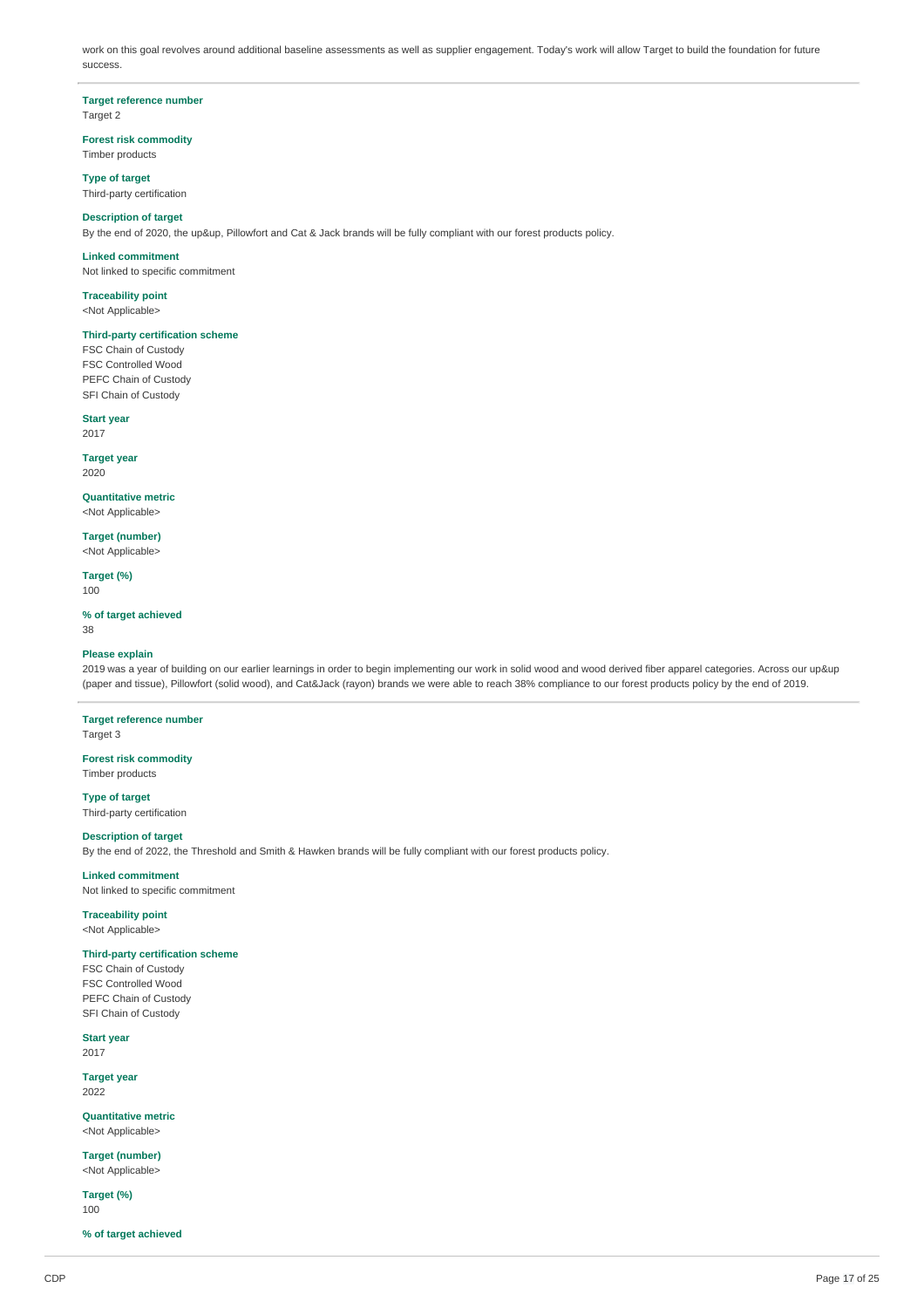#### **Please explain**

By the end of 2022, the Threshold and Smith & Hawken brands will be fully compliant with our forest products policy. We have yet to start tracking on this goal, but expect to in the next year.

**Target reference number**  Target 4

# **Forest risk commodity**

### Palm oil

**Type of target** 

Traceability

### **Description of target**

Target aims to trace its palm oil supply chain to the mill level by the end of 2022. This information will facilitate meaningful dialogue and action to protect forests and improve livelihoods.

### **Linked commitment**

Not linked to specific commitment

**Traceability point** 

Mill

**Third-party certification scheme**  <Not Applicable>

**Start year** 

2019

**Target year**  2022

### **Quantitative metric**

<Not Applicable>

**Target (number)**  <Not Applicable>

**Target (%)** 

100

# **% of target achieved**

79

# **Please explain**

Target has traced 79% of our palm oil to the importer. We will continue to trace our palm oil supply chain to achieve traceability to the mill by the end of 2022.

### **Target reference number**  Target 5

**Forest risk commodity** 

Palm oil

**Type of target** 

Third-party certification

### **Description of target**

This commitment applies to palm oil, palm kernel oil, and derivatives in Target's owned brand food, household cleaning, personal care, baby care, beauty, cosmetics, and candle products. Target commits to moving beyond the use of a credit system toward the use of physically certified palm oil. Our goal is for palm oil in our products to be certified by the Roundtable on Sustainable Palm Oil (RSPO) or an equivalent standard with a mass balance, segregated, or identity preserved supply chain certification by the end of 2022. Target also aims to increase the portion of segregated and identity preserved palm oil used in its products over time.

#### **Linked commitment**

Not linked to specific commitment

**Traceability point**  <Not Applicable>

**Third-party certification scheme**  RSPO Segregated RSPO Mass Balance RSPO Book and Claim

**Start year**  2015

**Target year** 

2022

**Quantitative metric**  <Not Applicable>

**Target (number)**  <Not Applicable>

**Target (%)**  100

**% of target achieved**  46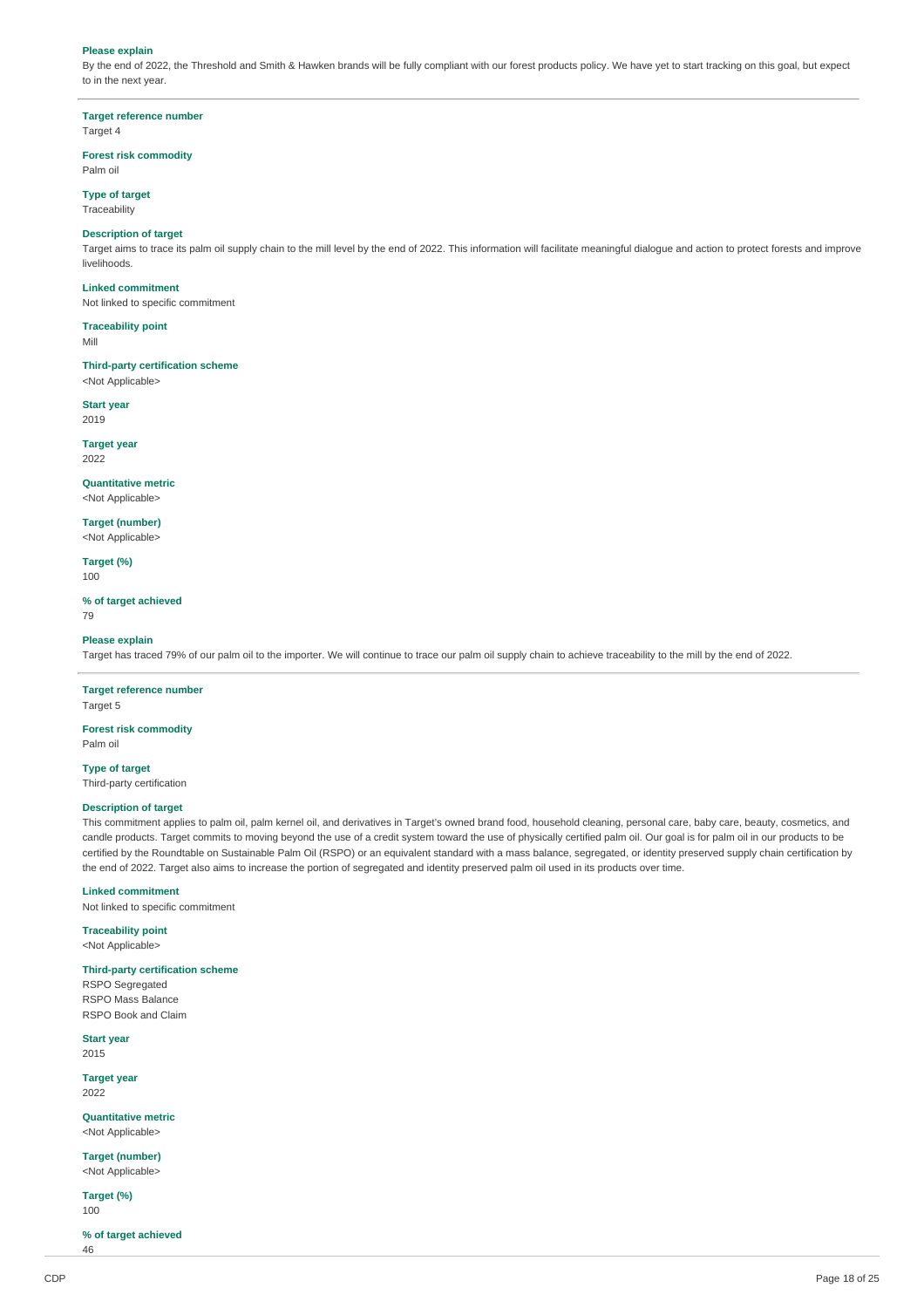### **Please explain**

In 2018, Target achieved our first palm oil goal; our products in scope for our palm oil commitment were sustainable via RSPO's Book & Claim, Mass Balance, Segregated, or Identity Preserved supply chain models. We published our next goal in 2019, increasing the scope of product categories and committing to achieving a physically certified supply chain by the end of 2022 using the RSPO's Mass Balance, Segregated, or Identity Preserved supply chain certifications. In 2019, 46% of our volumes where certified mass balance (45%) or segregated (1%). We will continue to progress towards a fully physically certified supply chain.

### F6.2

#### **(F6.2) Do you have traceability system(s) in place to track and monitor the origin of your disclosed commodity(ies)?**

|                 | Do you have system(s) in place? | <b>Description of traceability system</b> | <b>Exclusions</b>         | <b>Description of exclusion</b> |
|-----------------|---------------------------------|-------------------------------------------|---------------------------|---------------------------------|
| Timber products | N <sub>0</sub>                  | <not applicable=""></not>                 | <not applicable=""></not> | <not applicable=""></not>       |
| Palm oil        | N <sub>0</sub>                  | <not applicable=""></not>                 | <not applicable=""></not> | <not applicable=""></not>       |
| Cattle products | <not applicable=""></not>       | <not applicable=""></not>                 | <not applicable=""></not> | <not applicable=""></not>       |
| Soy             | <not applicable=""></not>       | <not applicable=""></not>                 | <not applicable=""></not> | <not applicable=""></not>       |
| Other - Rubber  | <not applicable=""></not>       | <not applicable=""></not>                 | <not applicable=""></not> | <not applicable=""></not>       |
| Other - Cocoa   | <not applicable=""></not>       | <not applicable=""></not>                 | <not applicable=""></not> | <not applicable=""></not>       |
| Other - Coffee  | <not applicable=""></not>       | <not applicable=""></not>                 | <not applicable=""></not> | <not applicable=""></not>       |

## F6.2b

**(F6.2b) Why do you not have system(s) in place to track and monitor the origin of your disclosed commodity(ies) and what are your plans to develop these in the future?** 

#### **Forest risk commodity**

Timber products

#### **Primary reason**

Insufficient data on operations

#### **Please explain**

We are moving towards chain of custody certification for owned brand products.

#### **Forest risk commodity**

Palm oil

### **Primary reason**

We are planning to track and monitor the origin of forest risk commodities within the next two years

### **Please explain**

Our goal is to have traceability to the mill by the end of 2022. We currently have our vendors disclose their suppliers and importers. We have traced 79% of the palm oil covered by our commitment to the importer. We will continue to work towards our goal of traceability to mill in the next two years. Additionally, we are working to increase the portion of material that is traceable via RSPO's certification models that provide traceability (segregated and identity preserved).

### F6.3

**(F6.3) Have you adopted any third-party certification scheme(s) for your disclosed commodity(ies)? Indicate the volume and percentage of your certified production and/or consumption.** 

#### **Forest risk commodity**

Palm oil

### **Third-party certification scheme**  RSPO Mass Balance

**Certification coverage** 

# Consumption volume

**% of total production/consumption volume certified** 

45

### **Form of commodity**

Crude palm oil (CPO) Crude palm kernel oil (CPKO) Refined palm oil Palm oil derivatives Palm kernel oil derivatives

**Volume of production/ consumption certified**  2023

#### **Metric**

Metric tons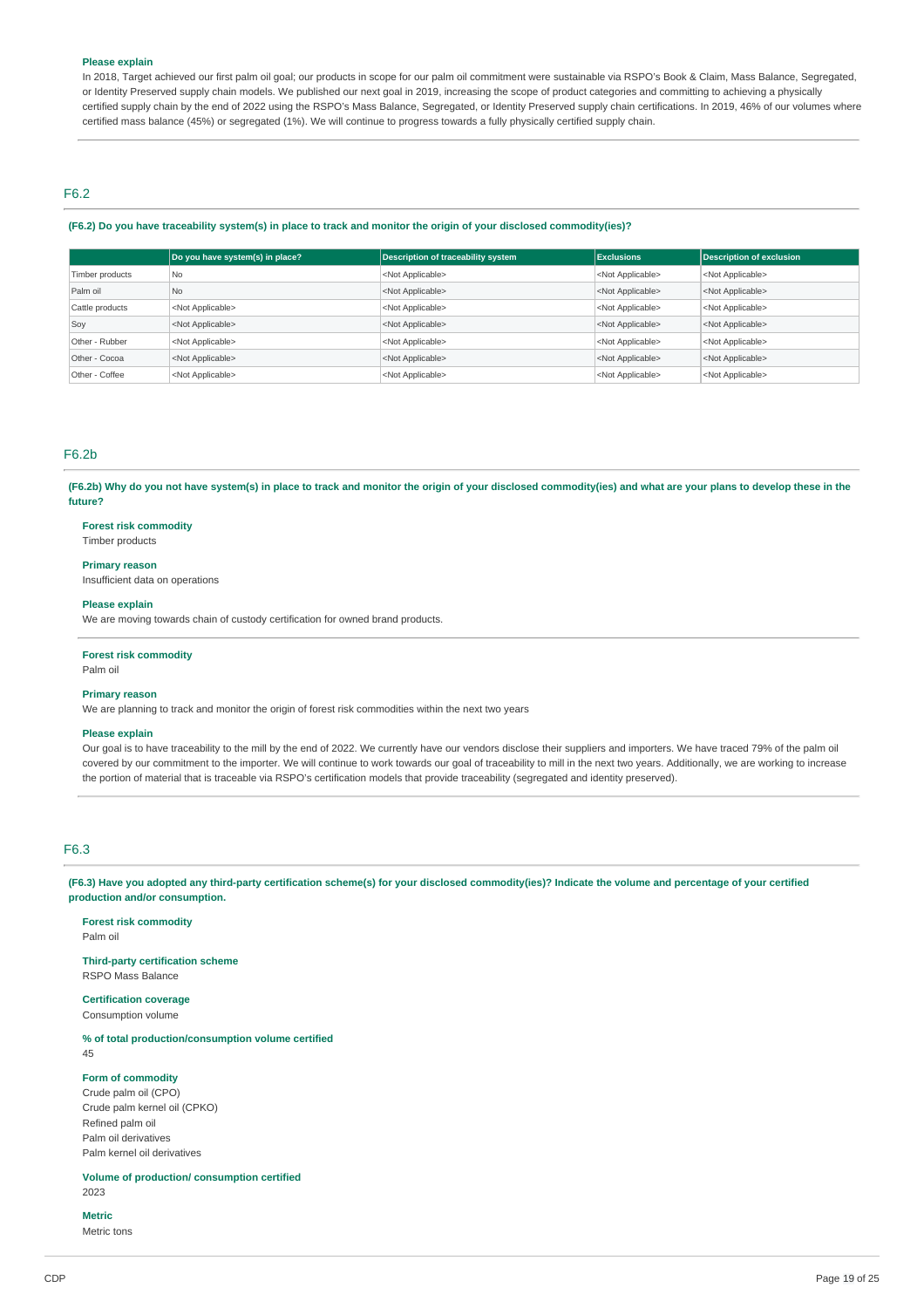#### **Please explain**

Target will continue to collaborate with supply chain partners and industry stakeholders to leverage our collective scale, influence and expertise to promote sustainable palm oil. We will also continue to report annually on our progress. As a next step in Target's multi-year endeavor to responsibly source palm oil, Target commits to moving beyond the use of a credit system toward the use of physically certified palm oil. Our goal is for palm oil in our owned brand products to be certified by the Roundtable on Sustainable Palm Oil (RSPO) or an equivalent standard with a mass balance, segregated, or identity preserved supply chain certification by the end of 2022. Target also aims to increase the portion of segregated and identity preserved palm oil used in its owned brand products over time. Target continues to engage its suppliers on the implementation of Target's responsible palm oil sourcing commitment through an annual survey to determine the volume of palm oil and derivatives and palm kernel oil and derivatives used in the owned-brand products covered by its commitment, including the percentage that is certified as sustainable, classified across PalmTrace Credits, Mass Balance and Segregated. Our commitment covers palm volumes purchased directly by our suppliers for use in owned-brand products, suppliers that source palm oil indirectly through finished product components and suppliers that source palm oil and kernel derivatives in household and personal care products. 4,526 tons of palm oil. palm kernel oil, and derivatives were used in products covered in our commitment. Of that, 2,461 tons were Book and Claim, 2023 tons were Mass Balance, and 38 tons were Segregated. 47% of the PalmTrace credits were purchased from smallholder farmers.

#### **Forest risk commodity**

Palm oil

### **Third-party certification scheme**

RSPO Book and Claim

# **Certification coverage**

Consumption volume

#### **% of total production/consumption volume certified**   $54$

#### **Form of commodity**

Crude palm oil (CPO) Crude palm kernel oil (CPKO) Refined palm oil Palm oil derivatives Palm kernel oil derivatives

**Volume of production/ consumption certified**  2461

**Metric**  Metric tons

### **Please explain**

Target will continue to collaborate with supply chain partners and industry stakeholders to leverage our collective scale, influence and expertise to promote sustainable palm oil. We will also continue to report annually on our progress. As a next step in Target's multi-year endeavor to responsibly source palm oil, Target commits to moving beyond the use of a credit system toward the use of physically certified palm oil. Our goal is for palm oil in our owned brand products to be certified by the Roundtable on Sustainable Palm Oil (RSPO) or an equivalent standard with a mass balance, segregated, or identity preserved supply chain certification by the end of 2022. Target also aims to increase the portion of segregated and identity preserved palm oil used in its owned brand products over time. Target continues to engage its suppliers on the implementation of Target's responsible palm oil sourcing commitment through an annual survey to determine the volume of palm oil and derivatives and palm kernel oil and derivatives used in the owned-brand products covered by its commitment, including the percentage that is certified as sustainable, classified across PalmTrace Credits, Mass Balance and Segregated. Our commitment covers palm volumes purchased directly by our suppliers for use in owned-brand products, suppliers that source palm oil indirectly through finished product components and suppliers that source palm oil and kernel derivatives in household and personal care products. 4,526 tons of palm oil, palm kernel oil, and derivatives were used in products covered in our commitment. Of that, 2,461 tons were Book and Claim, 2023 tons were Mass Balance, and 38 tons were Segregated. 47% of the PalmTrace credits were purchased from smallholder farmers.

#### **Forest risk commodity**

Palm oil

#### **Third-party certification scheme**  RSPO Segregated

# **Certification coverage**

Consumption volume

**% of total production/consumption volume certified** 

1

### **Form of commodity**

Crude palm oil (CPO) Crude palm kernel oil (CPKO) Refined palm oil Palm oil derivatives Palm kernel oil derivatives

**Volume of production/ consumption certified** 

### 38 **Metric**

Metric tons

#### **Please explain**

Target will continue to collaborate with supply chain partners and industry stakeholders to leverage our collective scale, influence and expertise to promote sustainable palm oil. We will also continue to report annually on our progress. As a next step in Target's multi-year endeavor to responsibly source palm oil, Target commits to moving beyond the use of a credit system toward the use of physically certified palm oil. Our goal is for palm oil in our owned brand products to be certified by the Roundtable on Sustainable Palm Oil (RSPO) or an equivalent standard with a mass balance, segregated, or identity preserved supply chain certification by the end of 2022. Target also aims to increase the portion of segregated and identity preserved palm oil used in its owned brand products over time. Target continues to engage its suppliers on the implementation of Target's responsible palm oil sourcing commitment through an annual survey to determine the volume of palm oil and derivatives and palm kernel oil and derivatives used in the owned-brand products covered by its commitment, including the percentage that is certified as sustainable, classified across PalmTrace Credits Mass Balance and Segregated. Our commitment covers palm volumes purchased directly by our suppliers for use in owned-brand products, suppliers that source palm oil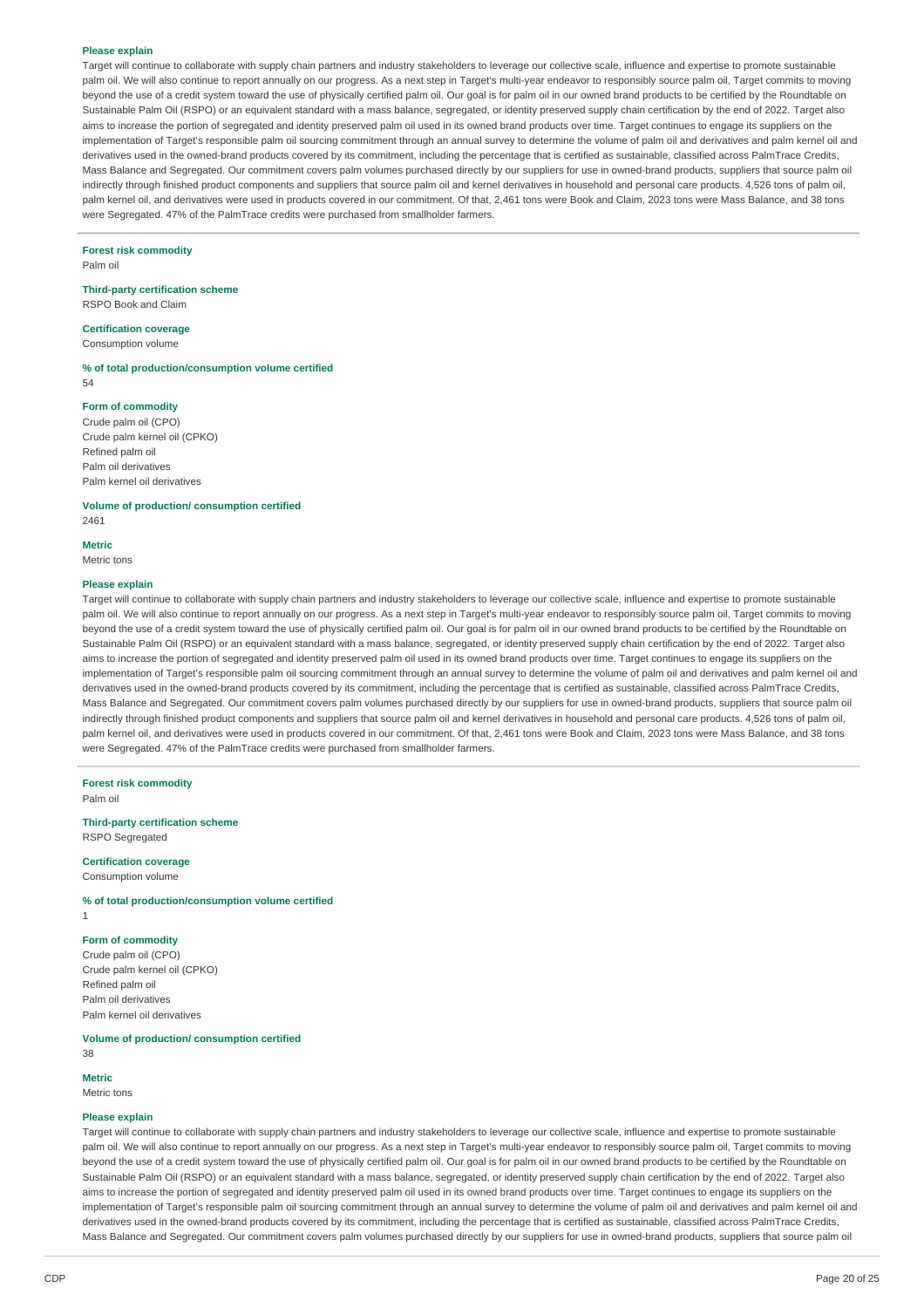indirectly through finished product components and suppliers that source palm oil and kernel derivatives in household and personal care products. 4,526 tons of palm oil, palm kernel oil, and derivatives were used in products covered in our commitment. Of that, 2,461 tons were Book and Claim, 2023 tons were Mass Balance, and 38 tons were Segregated. 47% of the PalmTrace credits were purchased from smallholder farmers.

# **Forest risk commodity**

Timber products

### **Third-party certification scheme**

SFI Chain of Custody **Certification coverage** 

Please select

### **% of total production/consumption volume certified**

#### **Form of commodity**

Please select

**Volume of production/ consumption certified** 

#### **Metric**

Please select

#### **Please explain**

Throughout 2018, the forest policy implementation work was focused on certifying more factories to chain of custody standards like FSC, SFI, and PEFC with a preference for FSC when available.

### **Forest risk commodity**

Timber products

# **Third-party certification scheme**

PEFC Chain of Custody

## **Certification coverage**

Please select

#### **% of total production/consumption volume certified**

**Form of commodity**  Please select

# **Volume of production/ consumption certified**

**Metric** 

# Please select

### **Please explain**

Throughout 2018, the forest policy implementation work was focused on certifying more factories to chain of custody standards like FSC, SFI, and PEFC with a preference for FSC when available.

#### **Forest risk commodity**  Timber products

### **Third-party certification scheme**  FSC Chain of Custody

#### **Certification coverage**  Please select

### **% of total production/consumption volume certified**

**Form of commodity** 

Please select

### **Volume of production/ consumption certified**

**Metric**  Please select

#### **Please explain**

Throughout 2018, the forest policy implementation work was focused on certifying more factories to chain of custody standards like FSC, SFI, and PEFC with a preference for FSC when available.

F6.4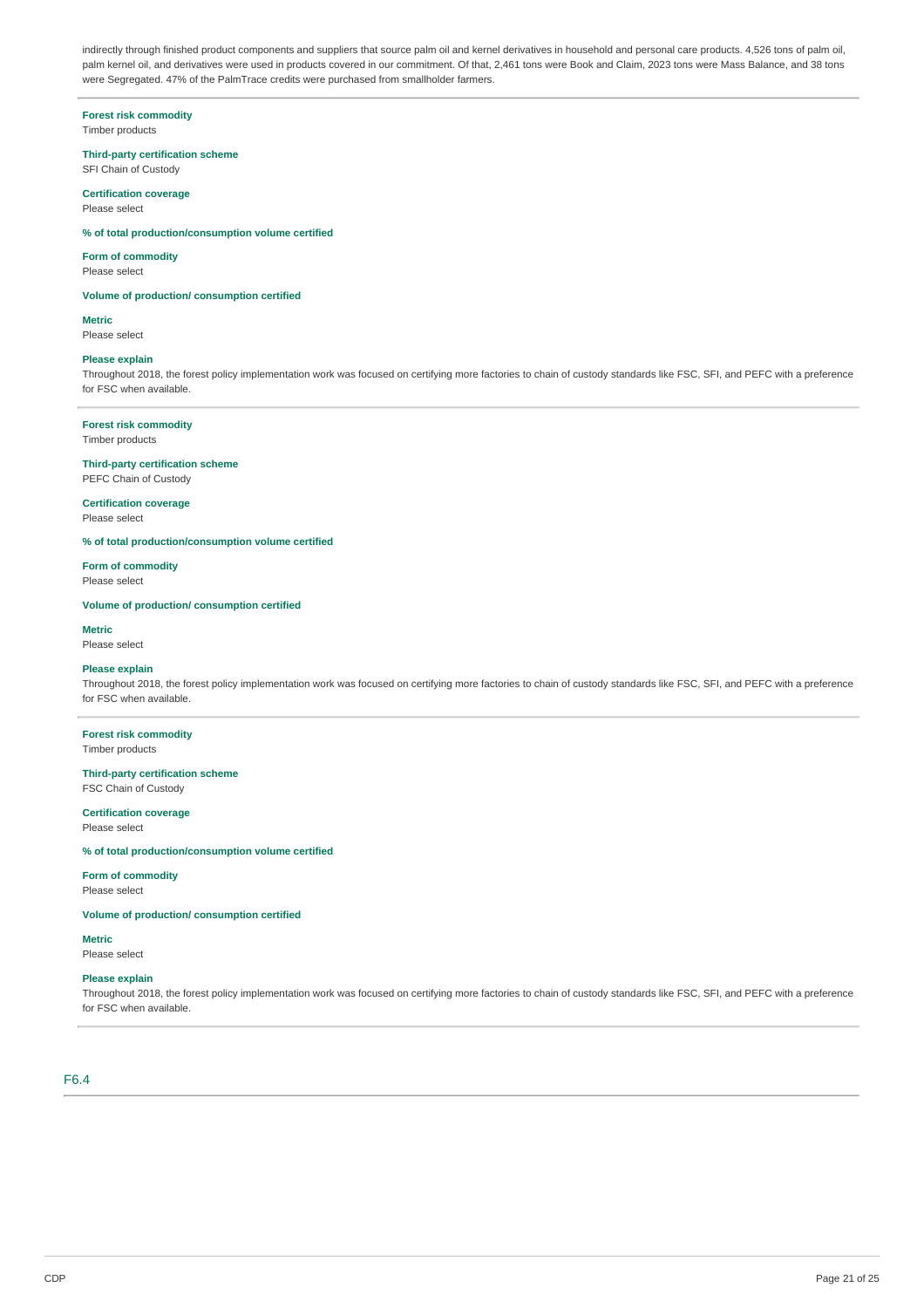### **(F6.4) For your disclosed commodity(ies), do you have a system to control, monitor, or verify compliance with no conversion and/or no deforestation commitments?**

|                 | A system to control, monitor or verify compliance | Comment                   |
|-----------------|---------------------------------------------------|---------------------------|
| Timber products | N <sub>0</sub>                                    |                           |
| Palm oil        | N <sub>o</sub>                                    |                           |
| Cattle products | <not applicable=""></not>                         | <not applicable=""></not> |
| Soy             | <not applicable=""></not>                         | <not applicable=""></not> |
| Other - Rubber  | <not applicable=""></not>                         | <not applicable=""></not> |
| Other - Cocoa   | <not applicable=""></not>                         | <not applicable=""></not> |
| Other - Coffee  | <not applicable=""></not>                         | <not applicable=""></not> |

### F6.7

### **(F6.7) Are you working with smallholders to support good agricultural practices and reduce deforestation and/or conversion of natural ecosystems?**

|                         | Are you<br>working with<br>smallholders? engagement approach | <b>Type of</b><br>smallholder<br>approach    | Smallholder Number of                                | engagement smallholders<br>engaged | Please explain                                                                                                                                                                                                                                                                                                                                                                                                                                                                                           |
|-------------------------|--------------------------------------------------------------|----------------------------------------------|------------------------------------------------------|------------------------------------|----------------------------------------------------------------------------------------------------------------------------------------------------------------------------------------------------------------------------------------------------------------------------------------------------------------------------------------------------------------------------------------------------------------------------------------------------------------------------------------------------------|
| Timber<br>products with | Yes, working<br>smallholders                                 | Capacity<br>building                         | Investing in<br>pilot projects                       |                                    | We worked with the Carolinas Working Forest Conversation Collaborative to engage with family land owners in the U.S. The Carolinas<br>Working Forest Conservation Collaborative is a collection of organizations working together to help family forest owners manage their land<br>sustainably in order to protect and improve wildlife habitat and to provide a sustainable wood supply. For more details checkout the below<br>link. https://www.forestfoundation.org/carolinas-collaborative-project |
|                         | Palm oil   Yes, working<br>with<br>smallholders              | Financial<br>and<br>commercial<br>incentives | Financial<br>incentives for<br>certified<br>products | 2                                  | We purchased 1,167 book and claim credits from 2 different independent smallholder producers. 47% of the book and claim credits covering<br>our palm oil are from smallholder farmers.                                                                                                                                                                                                                                                                                                                   |
| Cattle                  | $<$ Not<br>products Applicable>                              | $<$ Not<br>Applicable>                       | $<$ Not<br>Applicable>                               | $<$ Not<br>Applicable>             | <not applicable=""></not>                                                                                                                                                                                                                                                                                                                                                                                                                                                                                |
| Sov                     | $<$ Not<br>Applicable>                                       | $<$ Not<br>Applicable>                       | $<$ Not<br>Applicable>                               | $<$ Not<br>Applicable>             | <not applicable=""></not>                                                                                                                                                                                                                                                                                                                                                                                                                                                                                |
| Other -<br>Rubber       | $<$ Not<br>Applicable>                                       | $<$ Not<br>Applicable>                       | $<$ Not<br>Applicable>                               | $<$ Not<br>Applicable>             | <not applicable=""></not>                                                                                                                                                                                                                                                                                                                                                                                                                                                                                |
| Other -<br>Cocoa        | $<$ Not<br>Applicable>                                       | $<$ Not<br>Applicable>                       | $<$ Not<br>Applicable>                               | $<$ Not<br>Applicable>             | <not applicable=""></not>                                                                                                                                                                                                                                                                                                                                                                                                                                                                                |
| Other -<br>Coffee       | $<$ Not<br>Applicable>                                       | $<$ Not<br>Applicable>                       | $<$ Not<br>Applicable>                               | $<$ Not<br>Applicable>             | <not applicable=""></not>                                                                                                                                                                                                                                                                                                                                                                                                                                                                                |

### F6.8

### **(F6.8) Are you working with your direct suppliers to support and improve their capacity to comply with your forests-related policies, commitments, and other requirements?**

|                   | Are vou<br>working with<br>direct<br>suppliers?   | <b>Type of direct</b><br>supplier<br>engagement<br>approach | Direct supplier engagement<br>approach                                                                                                                | $\frac{96}{6}$ of<br>suppliers<br>engaged | Please explain                                                                                                                                                                                                                                                                                                                                 |  |
|-------------------|---------------------------------------------------|-------------------------------------------------------------|-------------------------------------------------------------------------------------------------------------------------------------------------------|-------------------------------------------|------------------------------------------------------------------------------------------------------------------------------------------------------------------------------------------------------------------------------------------------------------------------------------------------------------------------------------------------|--|
| Timber            | Yes, working<br>products with direct<br>suppliers |                                                             | Capacity building   Disseminating technical<br>materials                                                                                              | Please<br>select                          | Target is working with our suppliers to help them achieve full chain of custody and increase the penetration of FSC certified<br>products available in our stores and online. We have worked to create a series of documents and video to help these<br>suppliers understand the requirements and challenges of providing certified materials. |  |
|                   | Palm oil Yes, working<br>with direct<br>suppliers | Supply chain<br>mapping<br>Other                            | Disseminating technical<br>materials<br>Capacity building Other, please specify (Working<br>with our suppliers to trace palm<br>back to the importer) | Please<br>select                          | Target is working with our suppliers to help them achieve physically certified palm oil ingredients in our owned brand<br>products and working with suppliers to trace palm oil back to the importer.                                                                                                                                          |  |
| Cattle            | $<$ Not<br>products Applicable>                   | <not applicable=""></not>                                   | <not applicable=""></not>                                                                                                                             | $<$ Not<br>Applicabl<br>e >               | <not applicable=""></not>                                                                                                                                                                                                                                                                                                                      |  |
| Soy               | $<$ Not<br>Applicable>                            | <not applicable=""></not>                                   | <not applicable=""></not>                                                                                                                             | $<$ Not<br>Applicabl<br>e                 | <not applicable=""></not>                                                                                                                                                                                                                                                                                                                      |  |
| Other -<br>Rubber | $<$ Not<br>Applicable>                            | <not applicable=""></not>                                   | <not applicable=""></not>                                                                                                                             | $<$ Not<br>Applicabl<br>e                 | <not applicable=""></not>                                                                                                                                                                                                                                                                                                                      |  |
| Other -<br>Cocoa  | $<$ Not<br>Applicable>                            | <not applicable=""></not>                                   | <not applicable=""></not>                                                                                                                             | $<$ Not<br>Applicabl<br>e >               | <not applicable=""></not>                                                                                                                                                                                                                                                                                                                      |  |
| Other -<br>Coffee | $<$ Not<br>Applicable>                            | <not applicable=""></not>                                   | <not applicable=""></not>                                                                                                                             | $<$ Not<br>Applicabl<br>e                 | <not applicable=""></not>                                                                                                                                                                                                                                                                                                                      |  |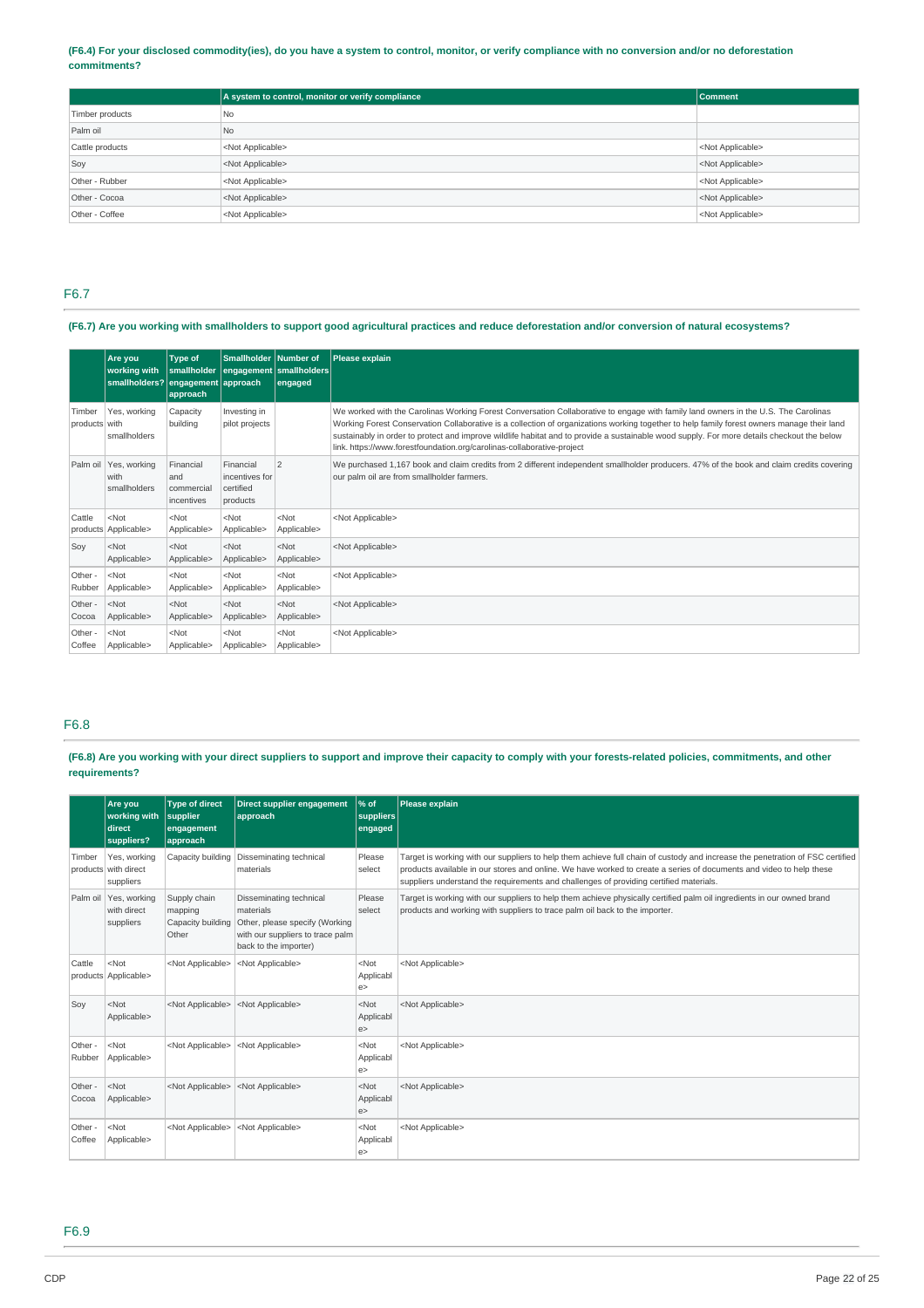#### **(F6.9) Are you working beyond your first-tier supplier(s) to manage and mitigate deforestation risks?**

|                 | Are you working beyond first tier?    | Type of engagement approach with indirect suppliers | Indirect supplier engagement approach | Please explain            |
|-----------------|---------------------------------------|-----------------------------------------------------|---------------------------------------|---------------------------|
| Timber products | No, not working beyond the first tier | <not applicable=""></not>                           | <not applicable=""></not>             |                           |
| Palm oil        | No, not working beyond the first tier | <not applicable=""></not>                           | <not applicable=""></not>             |                           |
| Cattle products | <not applicable=""></not>             | <not applicable=""></not>                           | <not applicable=""></not>             | <not applicable=""></not> |
| Soy             | <not applicable=""></not>             | <not applicable=""></not>                           | <not applicable=""></not>             | <not applicable=""></not> |
| Other - Rubber  | <not applicable=""></not>             | <not applicable=""></not>                           | <not applicable=""></not>             | <not applicable=""></not> |
| Other - Cocoa   | <not applicable=""></not>             | <not applicable=""></not>                           | <not applicable=""></not>             | <not applicable=""></not> |
| Other - Coffee  | <not applicable=""></not>             | <not applicable=""></not>                           | <not applicable=""></not>             | <not applicable=""></not> |

### F6.10

**(F6.10) Do you participate in external activities and/or initiatives to promote the implementation of your forests-related policies and commitments?** 

#### **Forest risk commodity**

Timber products

#### **Do you participate in activities/initiatives?**

Yes

#### **Activities**

Involved in industry platforms

### **Initiatives**

<Not Applicable>

### **Jurisdictional approaches**

<Not Applicable>

### **Please explain**

Target will continue to work in multi-stakeholder collaborations and initiatives like The Consumer Goods Forum and other industry initiatives that are developing industrywide approaches to deforestation. Target's Forest Products Policy: [https://corporate.target.com/\\_media/TargetCorp/csr/pdf/Target-Forest-Products-Policy.pdf](https://corporate.target.com/_media/TargetCorp/csr/pdf/Target-Forest-Products-Policy.pdf) 

#### **Forest risk commodity**

Timber products

**Do you participate in activities/initiatives?**  Yes

#### **Activities**

Engaging with non-governmental organizations

#### **Initiatives**

<Not Applicable>

### **Jurisdictional approaches**

<Not Applicable>

#### **Please explain**

Target will continue to work in multi-stakeholder collaborations and initiatives like The Consumer Goods Forum and other industry initiatives that are developing industrywide approaches to deforestation. Target's Forest Products Policy: [https://corporate.target.com/\\_media/TargetCorp/csr/pdf/Target-Forest-Products-Policy.pdf](https://corporate.target.com/_media/TargetCorp/csr/pdf/Target-Forest-Products-Policy.pdf) 

### **Forest risk commodity**

Palm oil

#### **Do you participate in activities/initiatives?**

Yes

#### **Activities**

Involved in multi-partnership or stakeholder initiatives

### **Initiatives**

Roundtable on Sustainable Palm Oil (RSPO) Other, please specify (North American Sustainable Palm Oil Network)

### **Jurisdictional approaches**

<Not Applicable>

### **Please explain**

In 2017, Target joined the Roundtable on Sustainable Palm Oil's North American Sustainable Palm Oil Network, designed to facilitate cross-sector work in a pre-competitive space on the sourcing of Certified Sustainable Palm Oil (CSPO) in North America, foster collaboration and impact programs in producing nations and share best practices. In 2019, Target participated in two working groups that create industry tools to support the sourcing of sustainable palm oil.

### F6.11

**(F6.11) Is your organization supporting or implementing project(s) focused on ecosystem restoration and protection?** 

No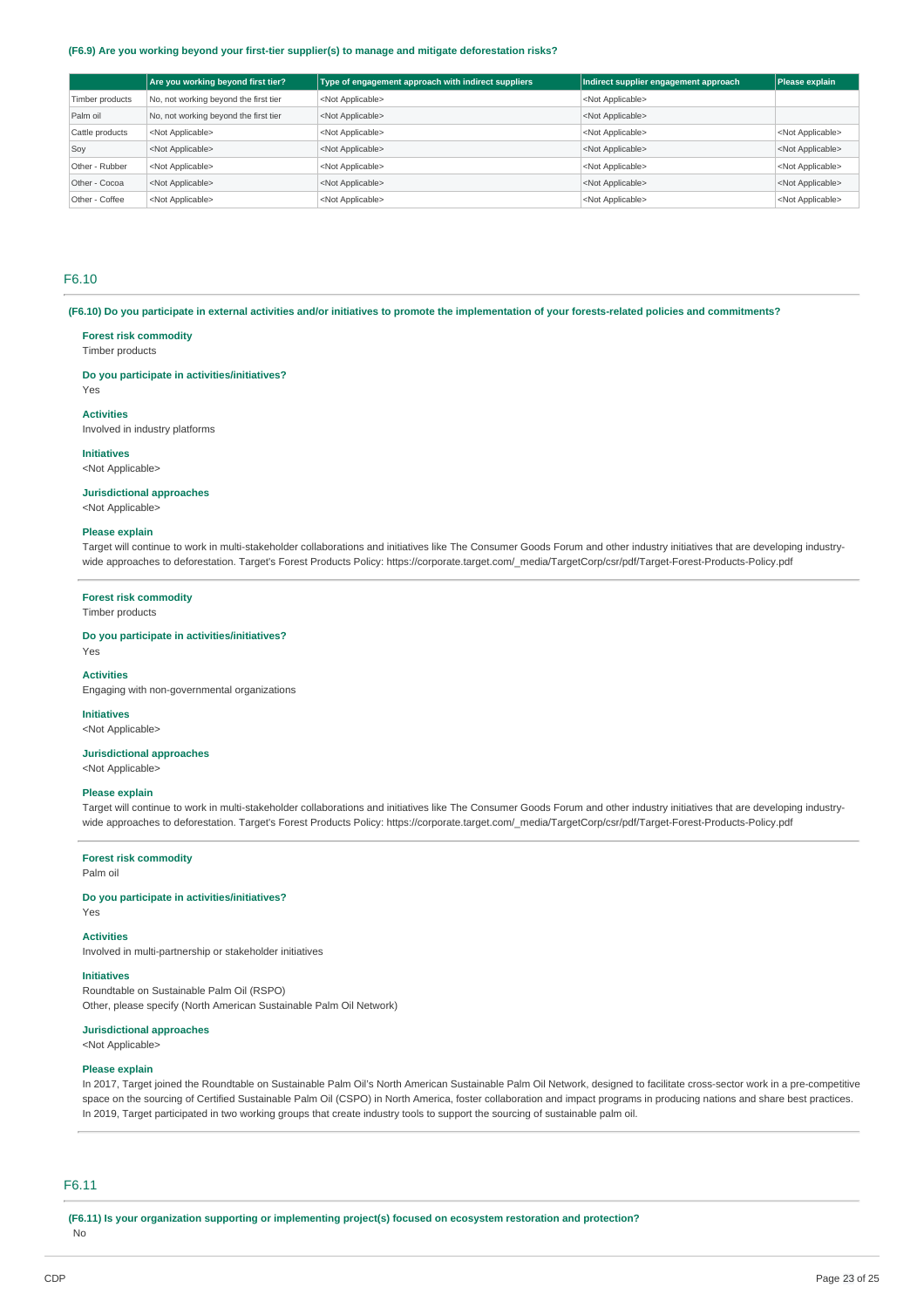### F7. Verification

### F7.1

**(F7.1) Do you verify any forests information reported in your CDP disclosure?**  Yes

# F7.1a

**(F7.1a) Which data points within your CDP disclosure have been verified, and which standards were used?** 

**Disclosure module**  F6. Implementation

### **Data points verified**

Target verifies the RSPO membership of suppliers and volume of palm used in products that are in scope of policy.

**Verification standard** 

#### **Please explain**

RSPO website and an annual supplier survey

### F8. Barriers and challenges

### F8.1

**(F8.1) Describe the key barriers or challenges to eliminating deforestation and/or conversion of other natural ecosystems from your direct operations or from other parts of your value chain.** 

### **Forest risk commodity**

Timber products

# **Coverage**

Supply chain

### **Primary barrier/challenge type**

Supply chain complexity

### **Comment**

Our primary challenge is that we rely upon the remainder of companies within our supply chain when impacting change through policies and goals. As a retailer, we rarely have visibility beyond our first tier of suppliers, let alone control over sourcing, procurement, or manufacturing processes beyond what we specify for a finished product. Additionally, since we don't source these commodities directly, and we only use them in small amounts, we're at the mercy of others to collect accurate data and information. Due to these facts, we also have some reliance upon certification, which is often more expensive, laborious and difficult to achieve for our suppliers. Finally, as a mass retailer active in many categories of consumer goods, our supply chain is wide and shallow, meaning we have many suppliers with small amounts of business, thus making data collection, enforcement of policies and impact on deforestation difficult to achieve.

#### **Forest risk commodity**

Palm oil

### **Coverage**

Supply chain

#### **Primary barrier/challenge type**

Supply chain complexity

#### **Comment**

Our primary challenge is that we rely upon the remainder of companies within our supply chain when impacting change through policies and goals. As a retailer, we rarely have visibility beyond our first tier of suppliers, let alone control over sourcing, procurement, or manufacturing processes beyond what we specify for a finished product. Additionally, since we don't source these commodities directly, and we only use them in small amounts, we're at the mercy of others to collect accurate data and information. Due to these facts, we also have some reliance upon certification, which is often more expensive, laborious and difficult to achieve for our suppliers. Finally, as a mass retailer active in many categories of consumer goods, our supply chain is wide and shallow, meaning we have many suppliers with small amounts of business, thus making data collection, enforcement of policies and impact on deforestation difficult to achieve.